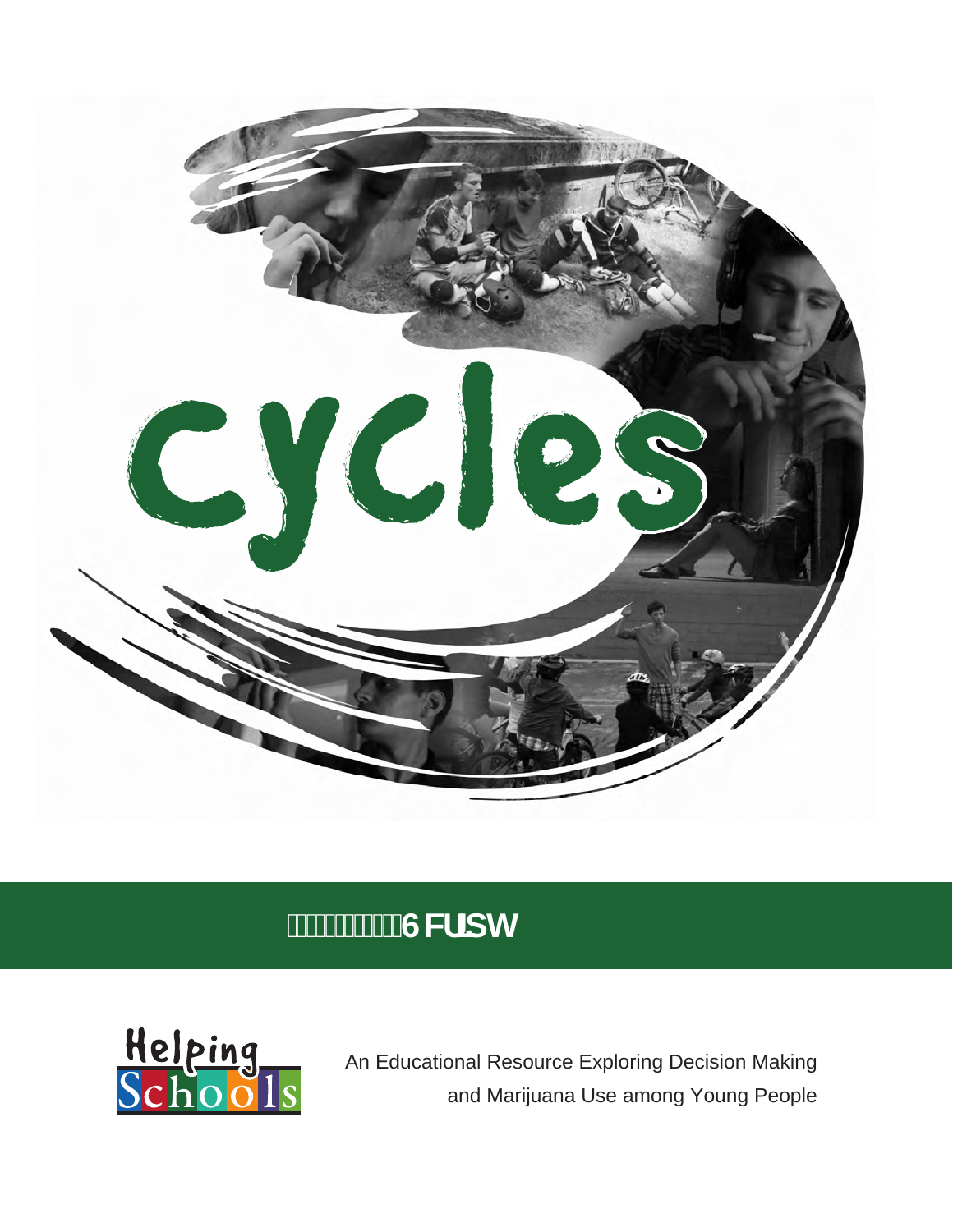## **CYCLES**

Written by Victor Nicolle Ed Osghian

October 3, 2013 Final Script

UBC School of Nursing 302-6190 Agronomy Road Vancouver, BC V6T 1Z3 604-822-0514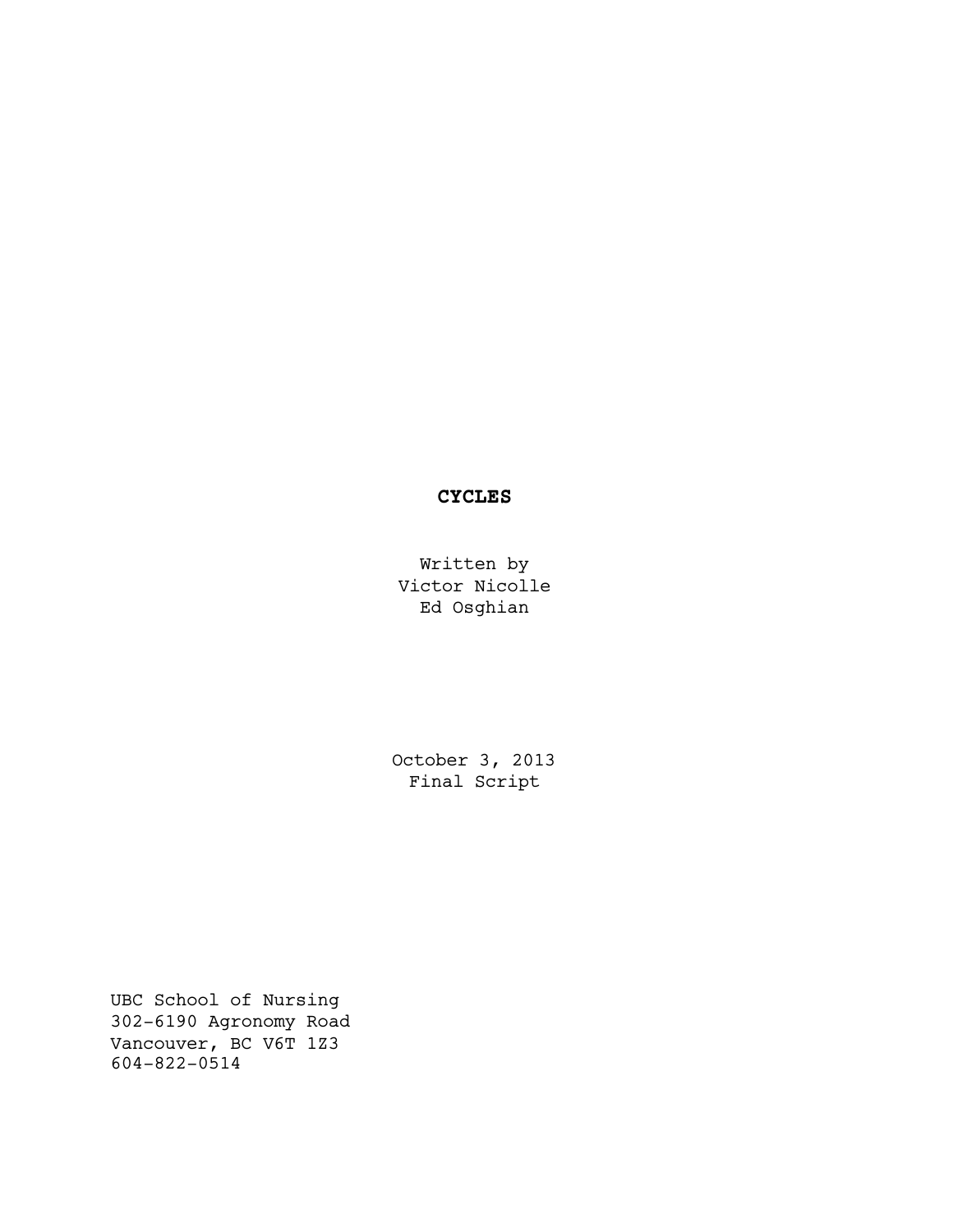#### 1 **INT. OLIN'S BEDROOM - DAY**

Small plastic sandwich bag with three joints is sitting on a top shelf of a bookcase.

A hand reaches up and scoops the bag off the shelf. OLIN tucks the bag into his backpack's side pocket.

Olin heads out the door.

## 2 **EXT. OLIN'S HOUSE - CONTINUOUS**

Olin exits the front door of a modest looking bungalow. He grabs his mountain bike and rides down the street.

> OLIN (V.O.) My name is Olin. I'm just a typical seventeen year old. I do okay at school but I got other stuff going on...

## 3 **INT. DOUG'S HOUSE REC ROOM - NIGHT**

The sound coming from a TV is LOUD. Olin and his friends DOUG and ANDY are sitting together and playing video games.

> OLIN (V.O.) I've been smoking pot for about two years. Mostly with my buddies Andy and Doug.

Olin lights it up, takes a puff and passes it to Doug who slowly takes a puff himself.

> OLIN (V.O.) It's not something I do all the time but it is the best part of hanging out. Doug's parents are away a lot - so we usually get the whole house to ourselves.

Doug passes the joint to Andy who is just about to take it when, suddenly, they hear the front door OPEN and STEPS upstairs.

> DOUG'S MOM (O.S.) (muffled) We're home!

DOUG Shit, my parents are here! Take it!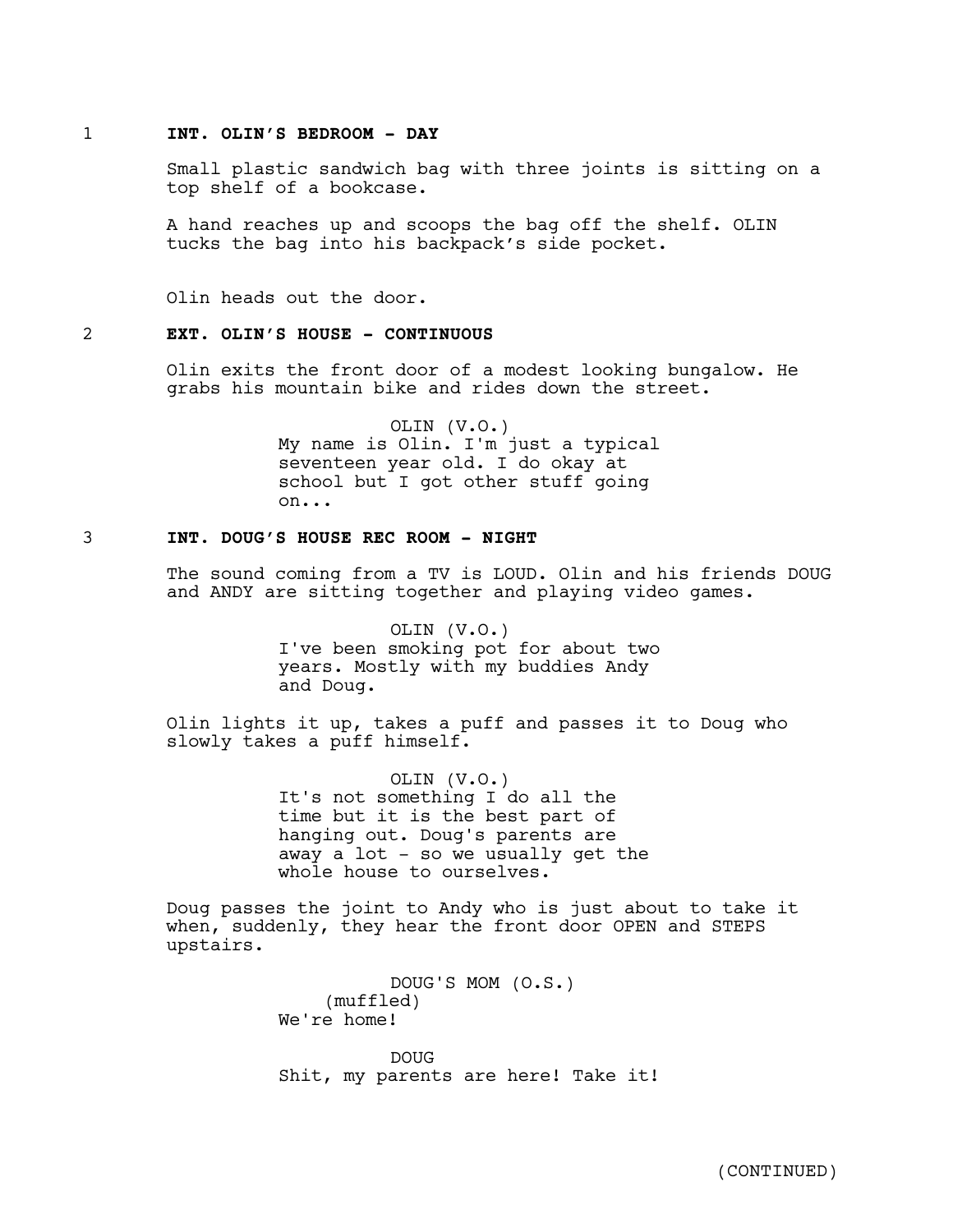#### 3 CONTINUED:

In a panic they try to air the room. Doug tries to get rid of the roaches.

ANDY

Save it!

OLIN (V.O.) But when all else fails -- there's always Doug's car.

## 4 **INT. DOUG'S TOYOTA - NIGHT**

The three sneak out from the house and get in Doug's beaten up Toyota, parked in the back of his house, with it's engine hood propped open.

> OLIN Huh, that was so close!

Everybody is laughing.

OLIN (CONT'D) One of these days you should fix this piece of junk so we can actually drive somewhere.

DOUG Yeah, but getting there is part of the journey.

They all laugh at Doug's non-sequitur.

OLIN Dude! In order to get anywhere your car's gotta be working first.

ANDY Where did you get this anyways?

DOUG It's medicinal.

OLIN

Seriously?

DOUG I know a guy who knows a guy.

5 **INT. SCHOOL CLASSROOM - DAY**

The class is watching an educational video on a TV.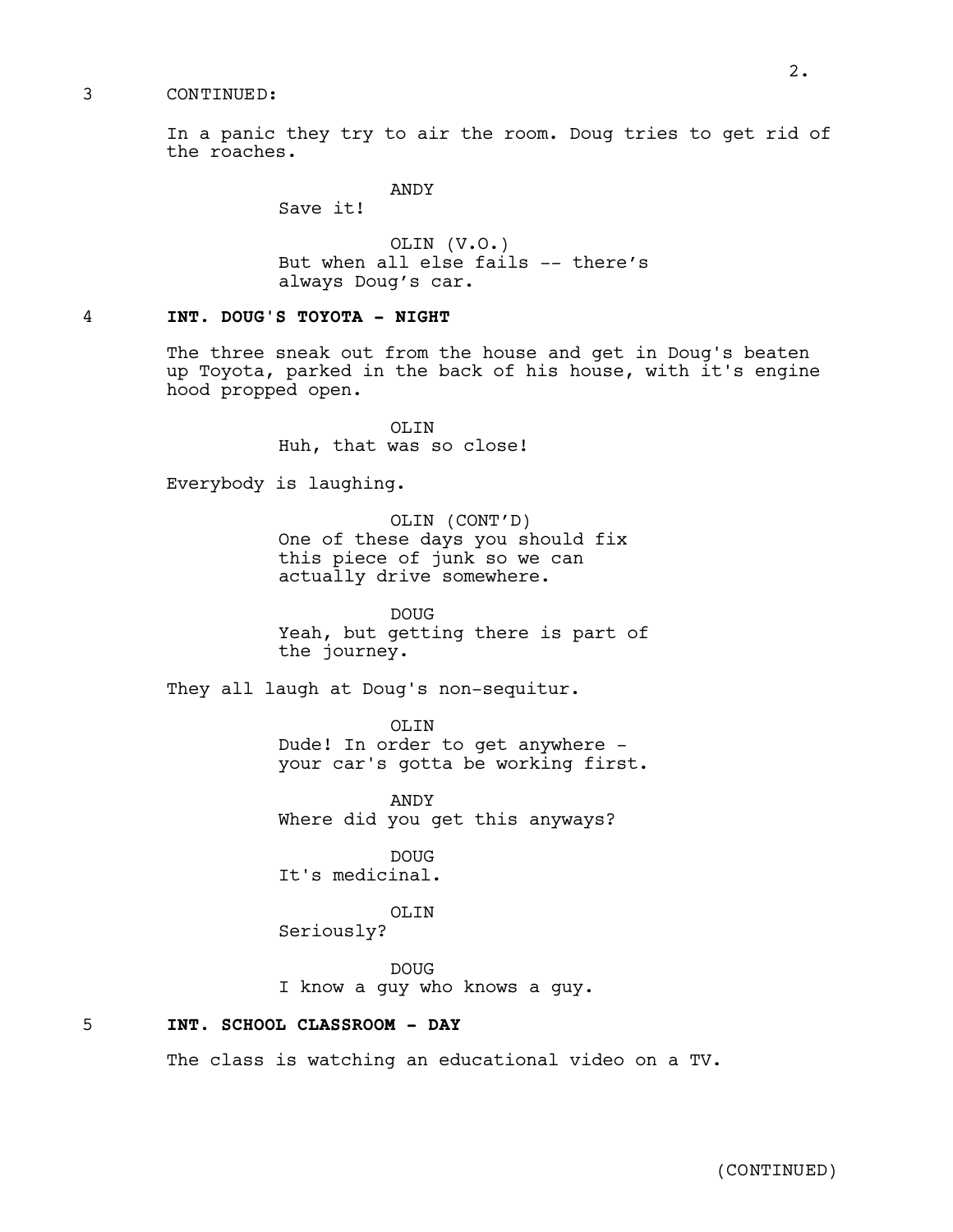OLIN (V.O.) We know all about the risks that's all they ever talk about.

## NARRATOR

Marijuana is harmful to your health. Research shows that short term use can cause loss of motor coordination, sleepiness, difficulties with memory and learning, trouble with thinking and problem solving, increased anxiety and heart rate. Long term use can cause psychotic symptoms, damage to the lungs and heart, and reduce the body's ability to fight lung infections and illness.

Olin struggles to stay awake, nodding off at his desk.

In front of him, Andy slowly swivels around in his seat and pretends to take a puff of a joint.

## 6 **EXT. ALLEYWAY BEHIND THE SCHOOL - DAY**

Olin, Andy and Doug are hanging out after school, playing their own version of dodge ball.

OLIN

Deeeep!

DOUG Sometimes when I'm bored...

ANDY ... it touched me, you dick!

There's a joint going around.

OLIN Man, that video in class today--

DOUG

So stupid--

OLIN You know, when you're watching, like, Food channel and you get hungry because you're watching it? That's how I was feeling...

DOUG

Yeah!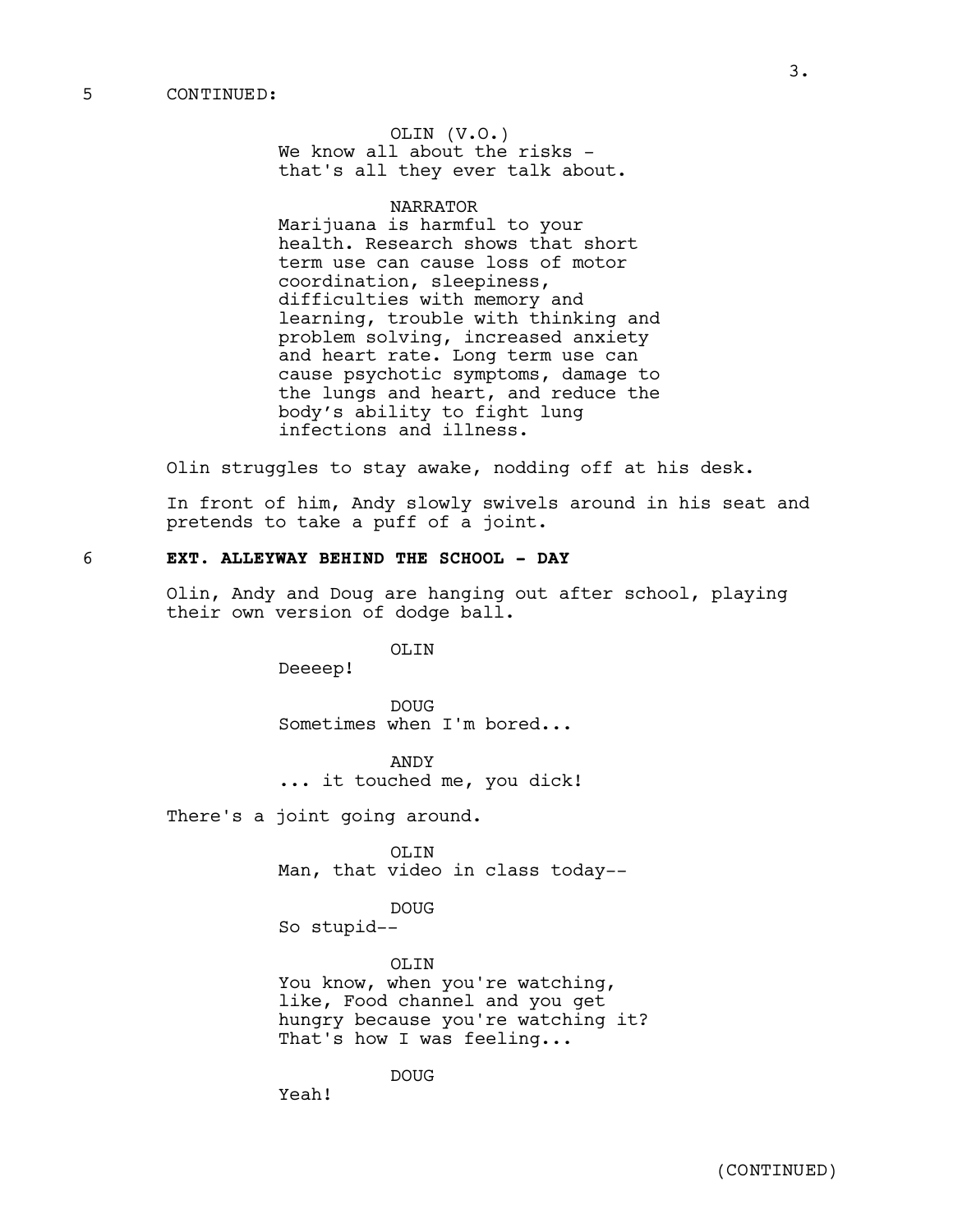OLIN Watching it and thinking: I should be baked right now!

Doug laughs.

ANDY Oh my god, it is so true...

OLIN

It makes me happy, why shouldn't I do it?

ANDY

I read online that people have died more from allergic reactions from peanuts than they have from smoking weed.

OLIN

I hate when they just say "don't do it" and don't have any real argument.

ANDY

It's propaganda.

DOUG

This is ten times better than drinking or cigarettes. Like, hands down.

ANDY

You know what I think it is? I think it's just a social thing.

OLIN Yeah... Like they're times to not smoke weed. But we know when not to do it...

ANDY

Yeah!

OLIN That's a thing... Like before heavy stuff and shit.

DOUG Yeah dude. It's judgement, I guess. (a beat) And not trying to hook younger kids.

4.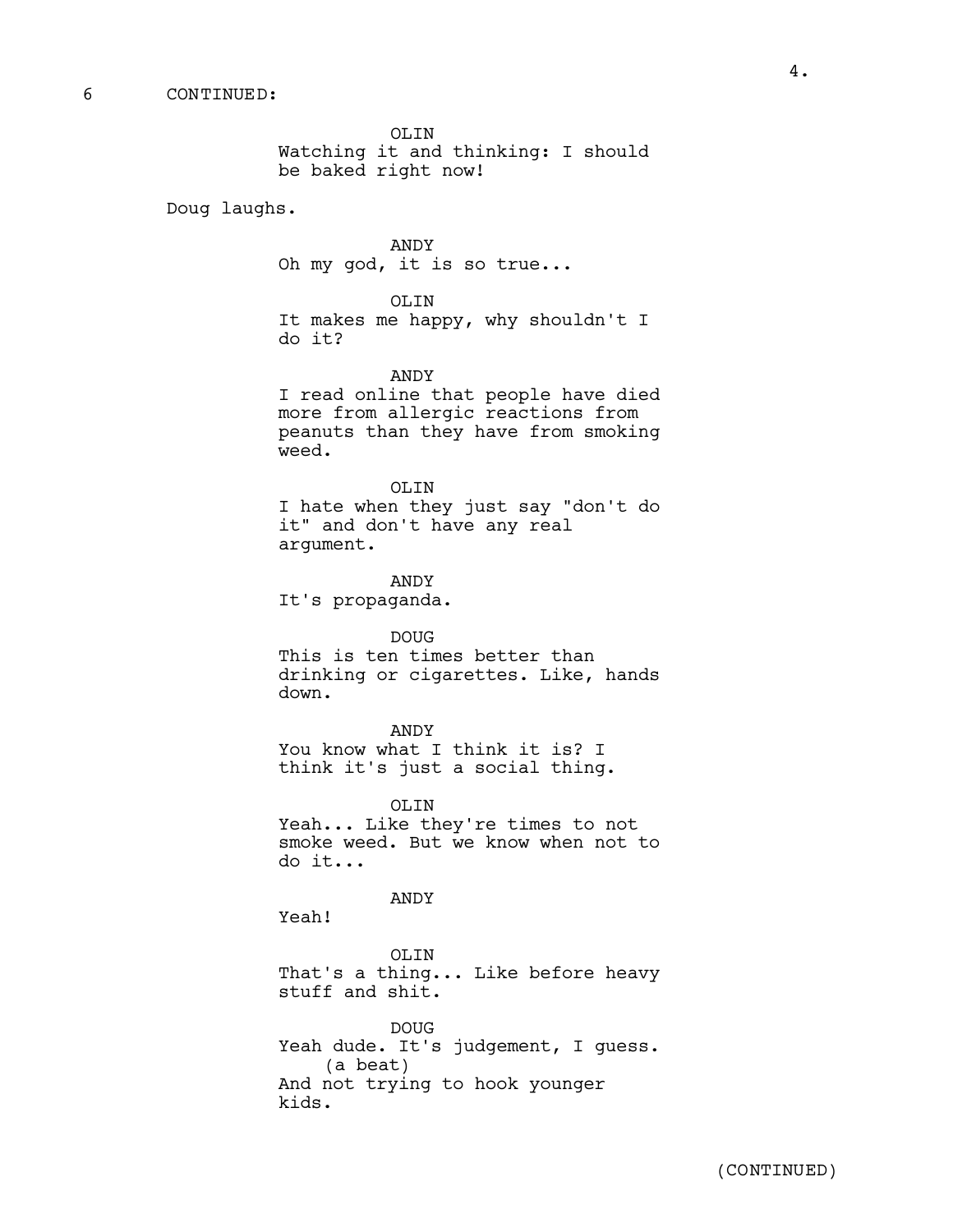6 CONTINUED: (2)

Olin slowly nods.

OLIN Well, it's scary some kids are starting really early.

Andy and Doug agree.

ANDY

Yeah...

## 7 **INT. OLIN'S BEDROOM - NIGHT**

Olin, with his headphones on, is rolling a joint underneath his desk. He looks up, surprised to see his thirteen year old brother in the reflection behind him. Olin spins around and yanks off his headphones.

> OLIN Did you even knock?!

JAIME (scared) I did! You just didn't hear me.

Jaime stares at the joint in Olin's hand.

JAIME (CONT'D) What's that?

OLIN

Nothing!

JAIME Can I try it?

OLIN If mom and dad found out I gave you weed - they'd kill me.

JAIME Just wanna see what it's like.

OLIN

Beat it.

Jaime leaves and Olin takes a deep breath.

## 8 **EXT. BIKE TRAIL - DAY**

LOUD music. Olin, Doug and Andy getting ready to ride the bikes.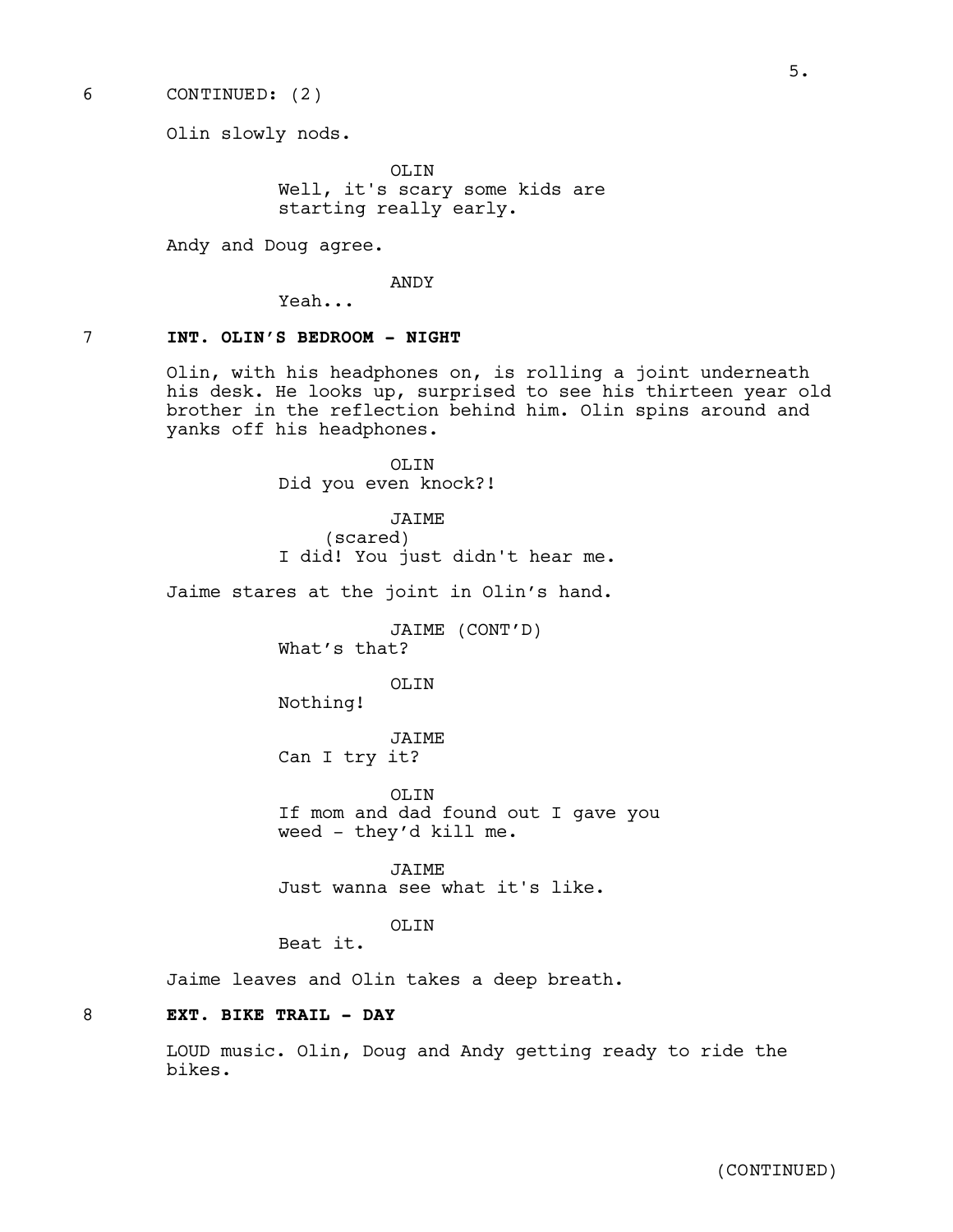OLIN (V.O.) The only other thing I'm really into - besides weed - is mountain biking.

OLIN

They bump their fists.

Stoked!

OLIN (CONT'D) All for one and one for all!

ANDY

Let's go!

They ride their bikes down the trail.

ANDY (CONT'D)

Hey!

Olin edges out Andy and Doug.

ANDY (CONT'D) Doug, Olin, wait up!

Olin and Doug chase each other while leaving Andy behind. Olin makes a few cool moves clearly wowing Doug. Meanwhile Andy is pushing his bike along the trail, alone.

ANDY (CONT'D)

Guys?

#### 9 **EXT. THE RESERVOIR - LATER**

Bikes are on the ground and the three friends are siting on the edge of a huge concrete field -- tired but happy. They are sharing a joint.

> ANDY How was the trail, by the way?

Olin laughs.

OLIN Oh, fuck... It was fun!

OLIN (CONT'D) I'm sorry you missed it!

ANDY (with sarcasm) Yeah, I'm sorry too!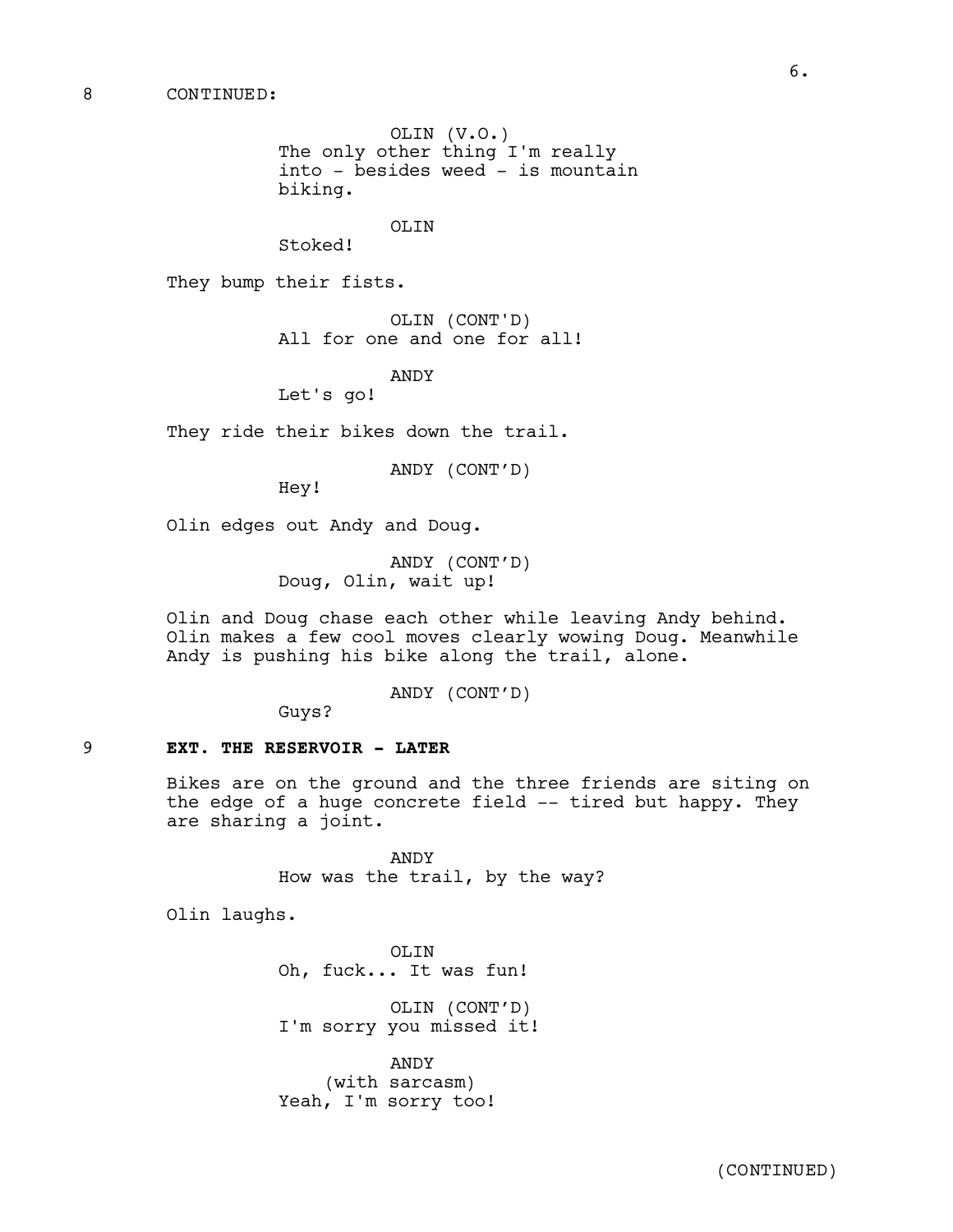OLIN We like going fast. ANDY Well, all for one, one for all - my ass! Doug and Olin laugh. OLIN Well, there were only two musketeers to begin with. ANDY The book clearly states that-- DOUG What book, dude? OLIN It's a book. ANDY Pay attention to Lit class! OLIN It's a book: Three Musketeers. The Three Musketeers is the name of the book. ANDY Yeah! And then the fourth one is the main character of that book. DOUG It's not cool if there's four. ANDY What do you-- OLIN Why isn't cool? DOUG I dunno know. Three is such a sweet number. ANDY You just proved my point though.

> OLIN What? What's your point?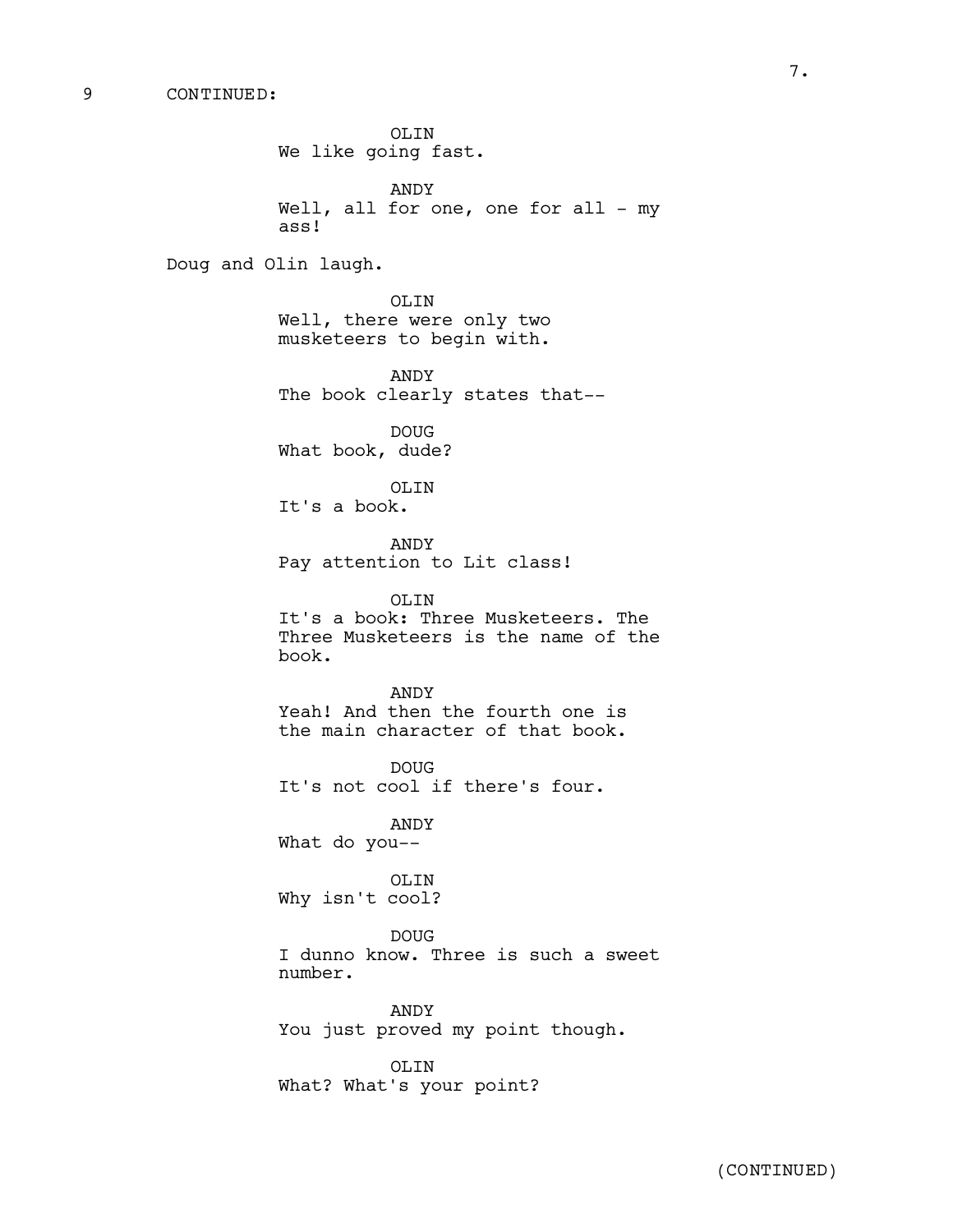#### 9 CONTINUED: (2)

DOUG That you're stoned as shit?

ANDY That two's not fun! That's the point.

DOUG How 'bout we race and the last one gets kicked out?

ANDY Oh, come on! That was on purpose!

Everybody laughs.

OLIN (V.O.) Good weed and good friends. What more can I ask for?

## 10 **INT. SCHOOL HALLWAY - DAY**

LISA, an athletic 16 year old is trying to break the lock on a locker. Olin slowly approaches her.

> OLIN 'Scuse me? What are you doing?

LISA (busy pulling) Trying to get this old lock off.

OLIN

Why?

LISA (slowly turns to Olin) Because this is my locker.

OLIN No, it's not.

LISA

Yes, it is.

OLIN No, it's not.

LISA (less convinced) It... is.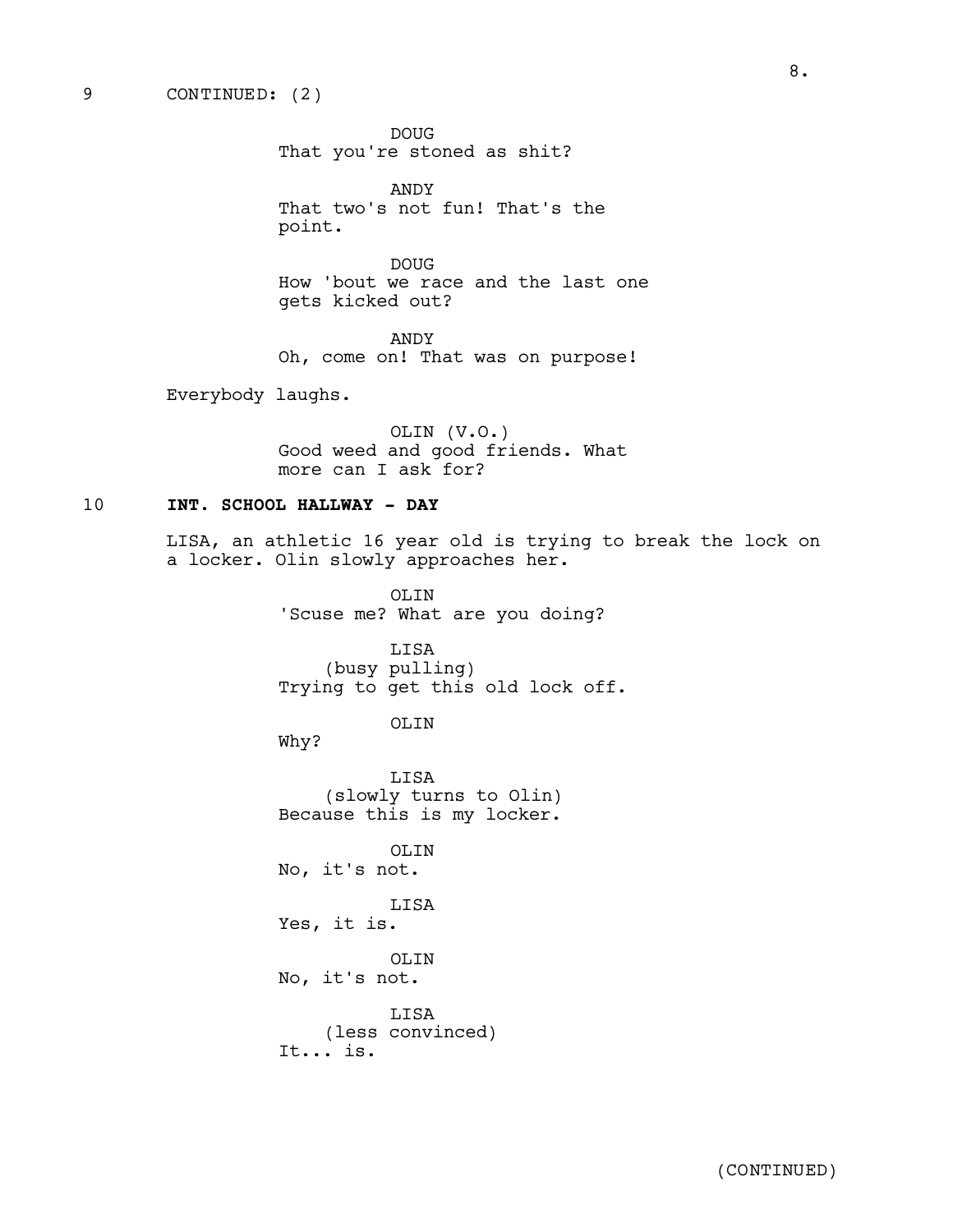OLTN The number on that locker... Is it 1275?

Lisa looks at the plate on the locker.

## **T.TSA**

Yeah.

OLIN That's my locker.

Lisa quickly takes a piece of paper out of her pocket, checks the number and looks embarrassed.

> LISA (smiling irresistibly) Ooops!

OLIN (V.O.) Turns out, Lisa had just moved form out of town. Her new locker was right next to mine.

Lisa and Olin's lockers sit side by side.

## 11 **EXT. SCHOOL YARD - DAY**

Lisa and Olin are sitting on a wall during recess and eating their lunches.

> LISA We moved from the Island because of my dad's new job, but, ever since we got here my parents are constantly fighting. Right now, things are pretty tense. (a beat) Pretty tense!

Olin slowly nods, full of understanding.

LISA (CONT'D) Feels good talking to someone who knows how to listen.

Lisa gently smiles at Olin. He smiles back and then glances at Doug and Andy in the distance. Lisa notices that.

> LISA (CONT'D) Are your buddies okay with us hanging out?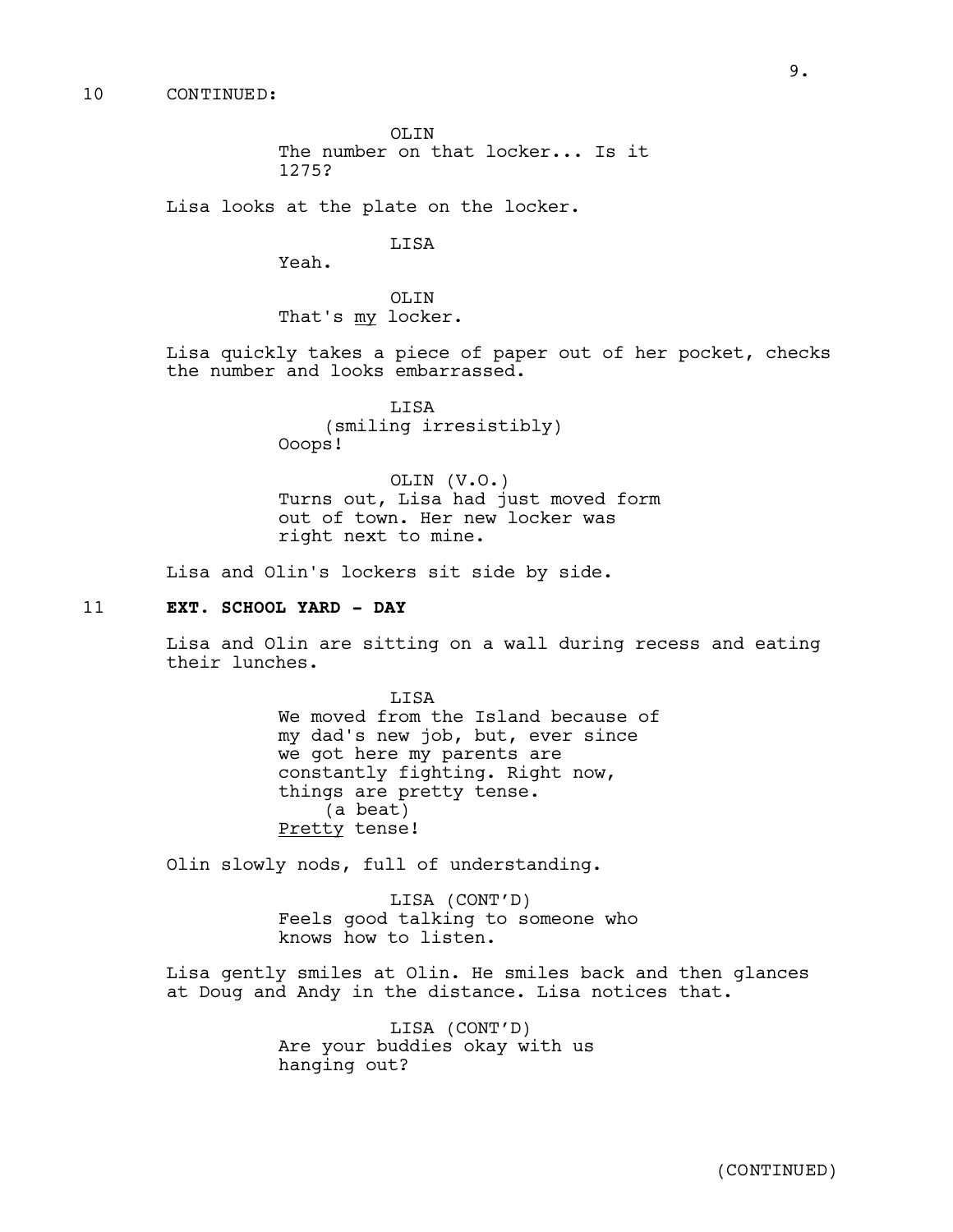OLIN (unconvincing) Oh, yeah.

Olin looks over as Doug and Andy make funny faces.

LISA So, are you coming on Saturday?

OLTN. What's on Saturday?

## 12 **INT. SWIMMING POOL - DAY**

Swimming competition is underway. Lisa stands on her starting block focusing on a race ahead, getting her limbs lose. Olin looks from the bleachers.

### **ANNOUNCER**

In lane one, we have Hanna Happeney. In lane two, Lisa Morris. In lane three Matilda Sjoberg-Fox. In lane four Ashley Ha.

The swimmers take their positions and the race starts.

Olin is tense. Holding his breath, he is watching Lisa getting faster and closer to the finish with every stroke.

She wins and Olin LOUDLY cheers. Lisa, turns to Olin smiling and waving. Olin is happy but embarrassed she has seen how much it meant to him.

## 13 **EXT. DOUG'S HOUSE - NIGHT**

LOUD music coming from the house. The windows glow with different colors, there's clearly a party going on inside. Few silhouettes pass by CHATTING. Holding Lisa's hand, Olin leads her out of the house and up to Doug's car parked in the driveway.

> LISA Wait! Where're we going?

#### OLTN.

Come on!

## 14 **INT. DOUG'S TOYOTA - CONTINUOUS**

Olin gets in the car and Lisa joins him. He pulls out a joint out of his pocket. Lisa looks deflated.

> LISA Oh, I'm not into that.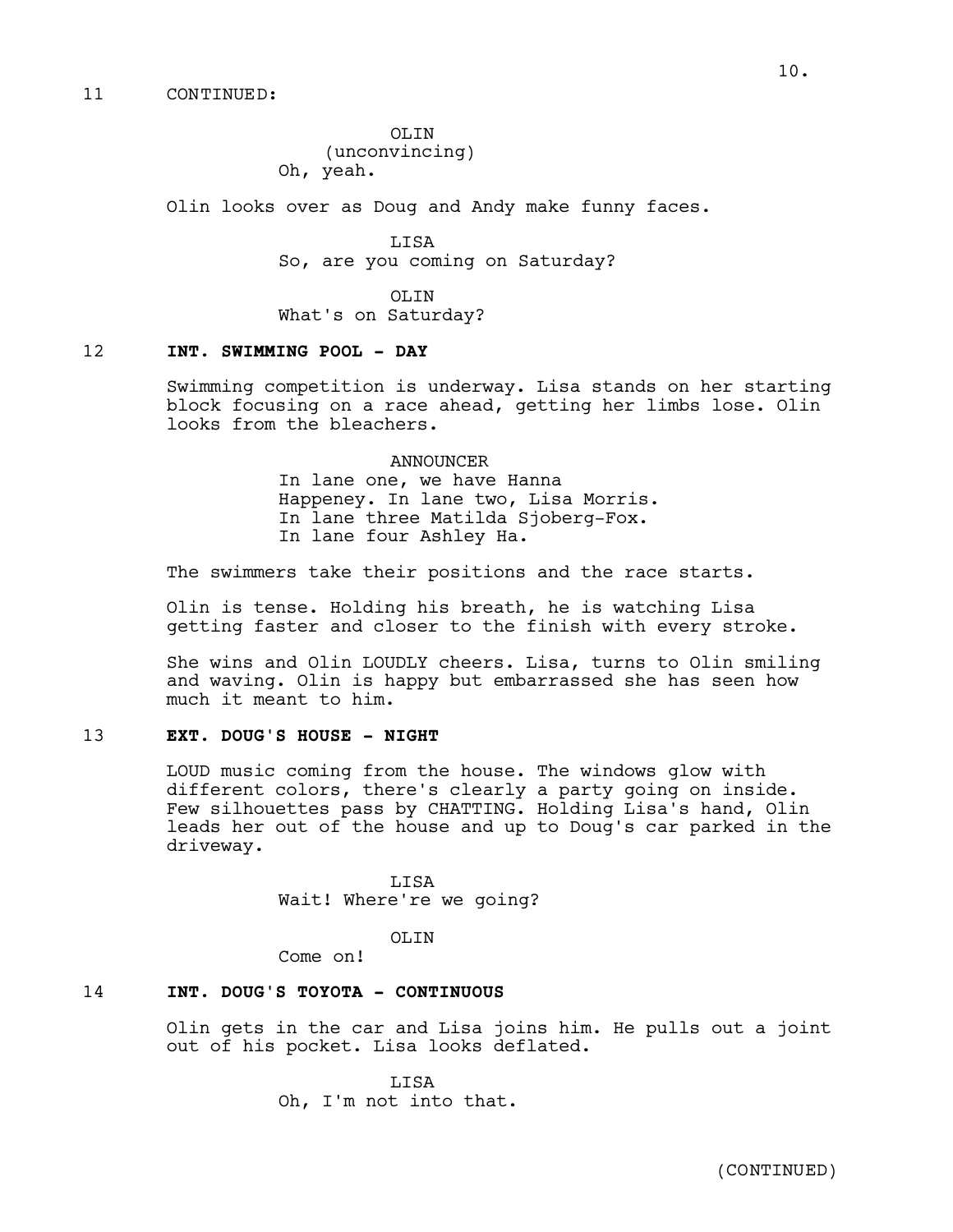OLTN. Come on, it should be fun.

Olin takes a lighter and is about the light the joint but Lisa puts her hand on it.

> LISA I've tried before... I just don't like it.

OLIN Yeah right. Come on! Just one puff?

LISA I know better ways to get high.

OLIN Yeah, like swimming?

LISA Yeah, swimming and... you.

Lisa moves closer and gives Olin an unexpected, passionate kiss.

FADE OUT.

#### 15 **INT. SCHOOL CLASSROOM - DAY**

Olin, dreamy-eyed, is looking at Lisa's back as she sits a few desks in front of him.

He throws a folded piece of paper at her. Lisa opens it and sees: *TURN ON YOUR DAMN CELLPHONE! and* a smiley face drawn alongside.

Lisa puts her hand in her pocket, turns the phone on, and looks at it under her desk. Messages from Olin start popping up:

Olin: *Me + pot = double high*

Olin: *You don't know what you're missing!*

Olin: *Michael Phelps says: Go for it!*

Lisa: *Cute, but no.*

## 16 **INT. SWIMMING POOL - DAY**

Lisa's body floats in the swimming pool. Then Olin appears diving underneath her. He surfaces and tries pulling Lisa down. They jokingly play in the water.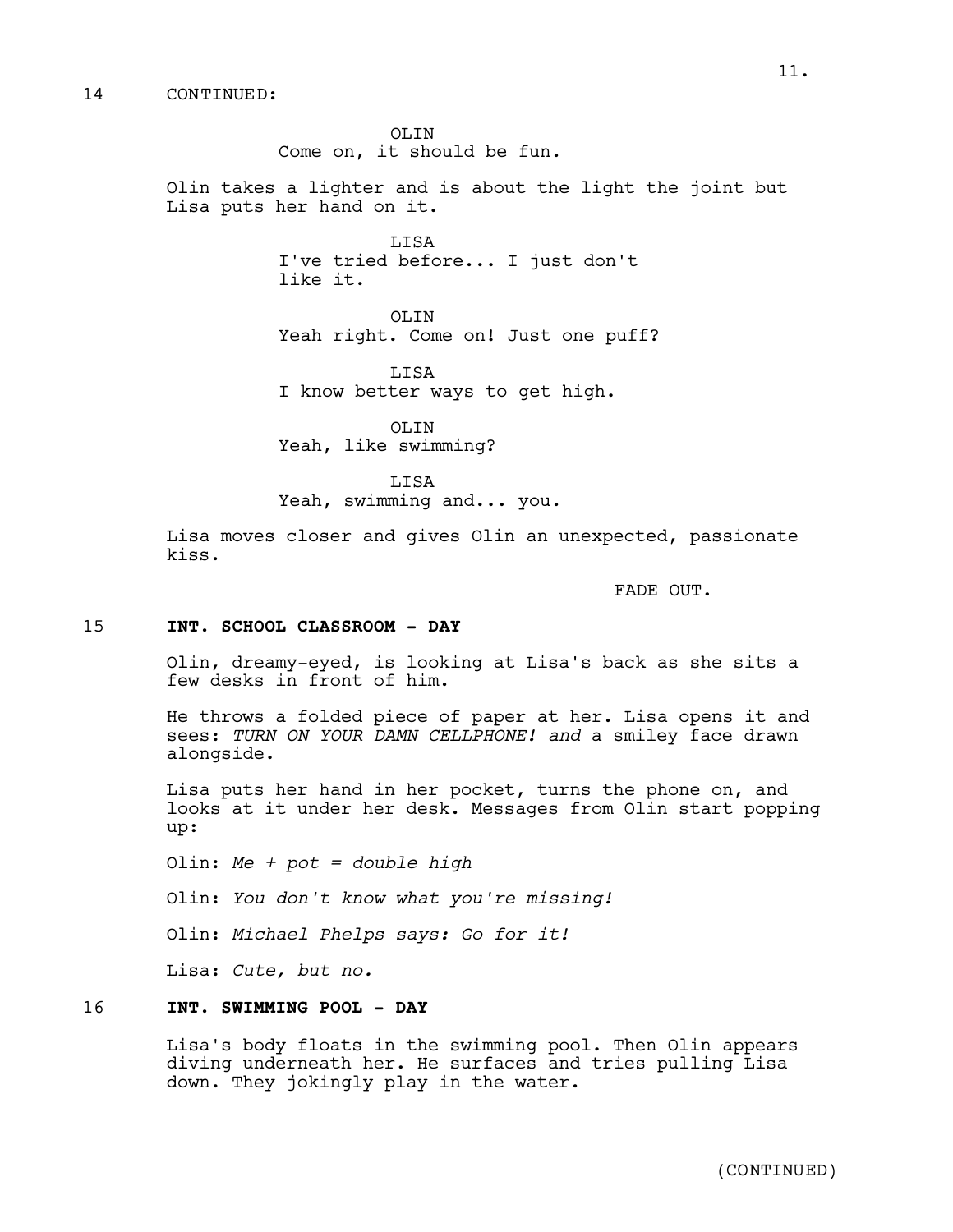#### 16 CONTINUED:

Later, exhausted, they are slowly floating, holding hands like there is no one else in the world.

## 17 **EXT. STREET - DAY**

Olin and Lisa are walking home together.

OLIN (V.O.) Me and Lisa, we were doing great. And then, one day everything changed.

Lisa suddenly stops and buries her head in Olin's chest, crying.

> LISA (teary) My dad left. No goodbye, nothing... He just left.

Olin hugs her awkwardly not sure what to do.

OLIN (V.O.) I wasn't sure what to do. So I took Lisa to my favorite spot.

## 18 **EXT. THE RESERVOIR - LATER**

Olin lights up a joint while Lisa looks around.

LISA What is this place?

OLIN It's kinda neat... Some kind of a water reservoir...

They sit on the steps of a nearby platform.

OLIN (CONT'D) So, what's gonna happen now?

Lisa shrugs looking at the joint.

Olin notices Lisa looking at him. He slowly offers the joint to her. She pauses for a moment, looks at Olin and then takes it. She slowly inhales.

Lisa tries to hold it in as long as she can. She COUGHS, new tears appear in her already teary eyes. Olin smiles.

Lisa takes another puff. Olin pretends to be offended.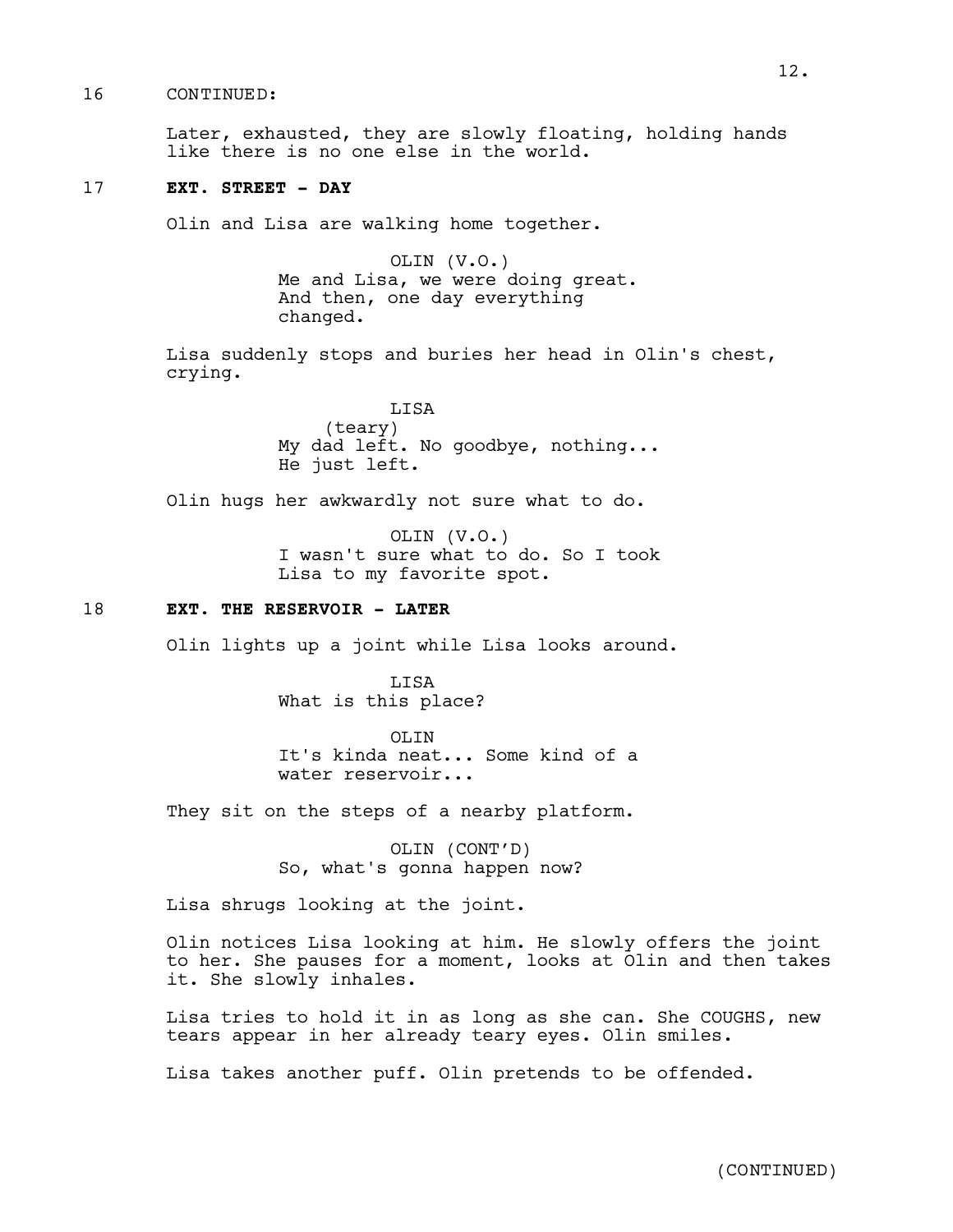OLIN (CONT'D) Hey! It's my turn!

Lisa runs and sits next to Olin and takes another puff.

CUT TO:

## 19 **INT. SCHOOL HALLWAY - DAY**

The bell RINGS. Olin is waiting by the lockers when Lisa approaches. She looks a bit frazzled - but happy to see him.

> OLIN How are you doing?

LISA (grabbing her books) Good. Had a great sleep last night.

OLIN

Awesome.

LISA (whispers) Actually, it really helped.

Lisa closes her locker and they head off together.

OLIN

You wanna do it again tonight?

Lisa stops in the middle of the hallway. She puts her lips close to his ear.

> **T.TSA** (whispers) Maybe.

She races off to class while Olin stands amazed in the middle of the hallway.

Further down, Doug and Andy look on.

DOUG So much for the 'Three Musketeers'.

ANDY (very serious) Maybe it was originally the 'Two Musketeers'?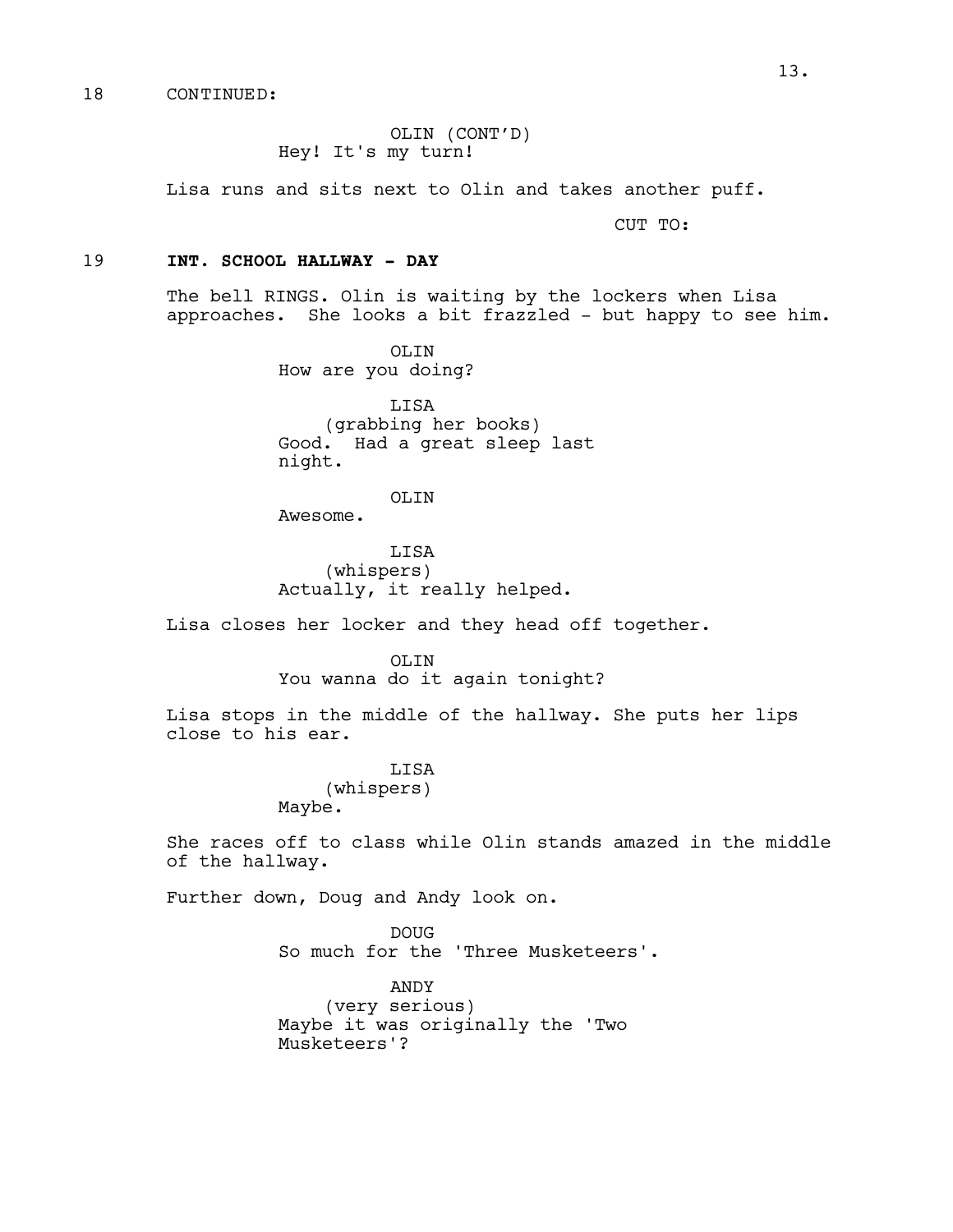Olin searches high and low for his secret stash of weed. He can't find it anywhere. He opens his door and yells.

> OLIN Jaime! (a beat) Jaime! Get over here now!

Jaime slowly shows up.

OLIN (CONT'D) (trying to keep his voice down) Where is it? Did you take it?

Jaime looks guilty. Jaime slowly pulls out the plastic bag of weed from his pocket.

> JAIME Just tried it once.

Olin is visibly upset. He snatches the bag from Jaime's hand.

OLIN

Shit!

JAIME (CONT'D) I'm sorry okay? It won't do it again. I promise!

OLIN You bet you won't!

Olin glares at Jaime with a mixture of anger and worry.

OLIN (V.O.) It wasn't just Jaime taking my stash that bugged me.

## 21 **INT. SCHOOL HALLWAY - DAY**

Olin seems distracted when he closes his locker to reveal Lisa rummaging through hers.

OLIN

Hey!

Lisa looks tired, almost not noticing Olin.

OLIN (CONT'D) What's up?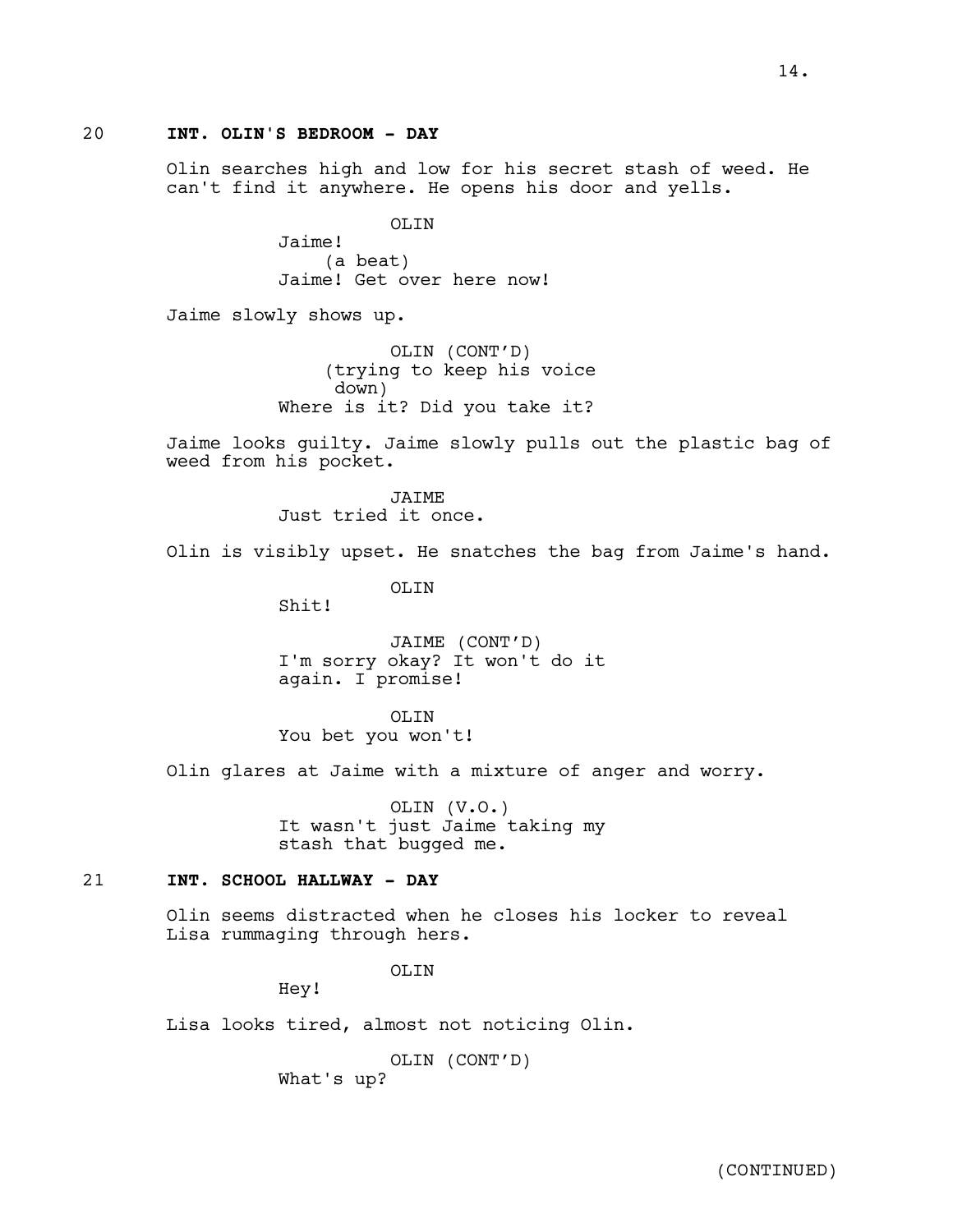LISA Nothing. Just tired.

OLIN Wanna hang out after school? I'm going over to Doug's.

Lisa closes her locker and Olin leans forward to give her a kiss.

> LISA I think I'll pass. Kinda just wanna be alone.

### 22 **EXT. STREET NEAR BIKE SHOP - DAY**

Olin and Andy are walking down the street.

OLIN She smelled of pot. At 10 am.

Andy avoids to comment. Olin stops and looks at Andy.

OLIN (CONT'D) Who gets high alone?

They are in front of a bicycle shop. A sign advertises a parttime job for a biking instructor. Andy points to it, trying to change the subject.

> ANDY Hey, check that out. They may as well put a picture of you up there.

Olin looks at the sign.

## 23 **INT. BIKE SHOP - MOMENTS LATER**

Olin talks with LARRY, the owner, who is arranging the stock on the shelf.

> LARRY It's not just about being good on a bike. You gotta be good with the kids too, you know... Teach them something.

OLIN (half-joking) I've taught my younger brother everything he knows.

LARRY We'll see.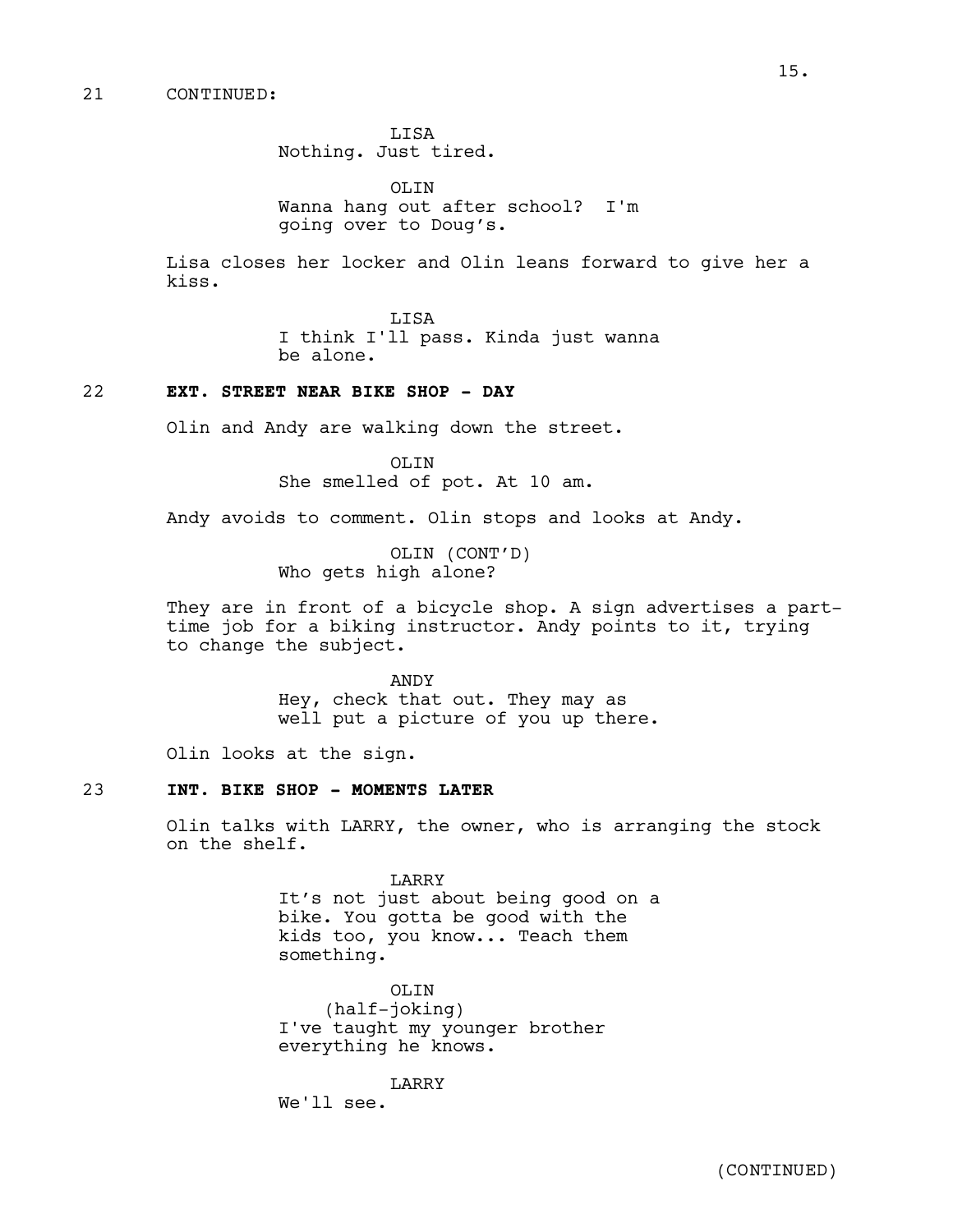#### 23 CONTINUED:

Larry seems to like Olin's confidence.

#### 24 **INT. OLIN'S HOUSE - EVENING**

Olin, Jaime, and their two parents, TOM and WENDY, are prepping dinner around the kitchen island.

OLIN

There's this guy named Larry and there was like a sign up front that said they needed help. So I went in and talked to him and - guess what? He wants me to start this weekend. One of the classes is already full.

JAIME Wow! That's pretty cool!

TOM Making money doing what you like. What can be better than that?

WENDY Just don't neglect school.

Olin seems happy.

## 25 **INT. OLIN'S BEDROOM / LISA'S BEDROOM - EVENING**

Olin is on his cell phone with Lisa.

OLIN I'm stoked. A real job!

Lisa closes the door and leans against it, cellphone in hand.

LISA That's great. (a beat) My mom says we might be moving back to the Island.

She turns around and buries her head in the bathrobe that is hanging on the door.

Olin seems frozen for a second.

OLIN She can't be serious.

Lisa sniffles.

LISA Have you got any weed?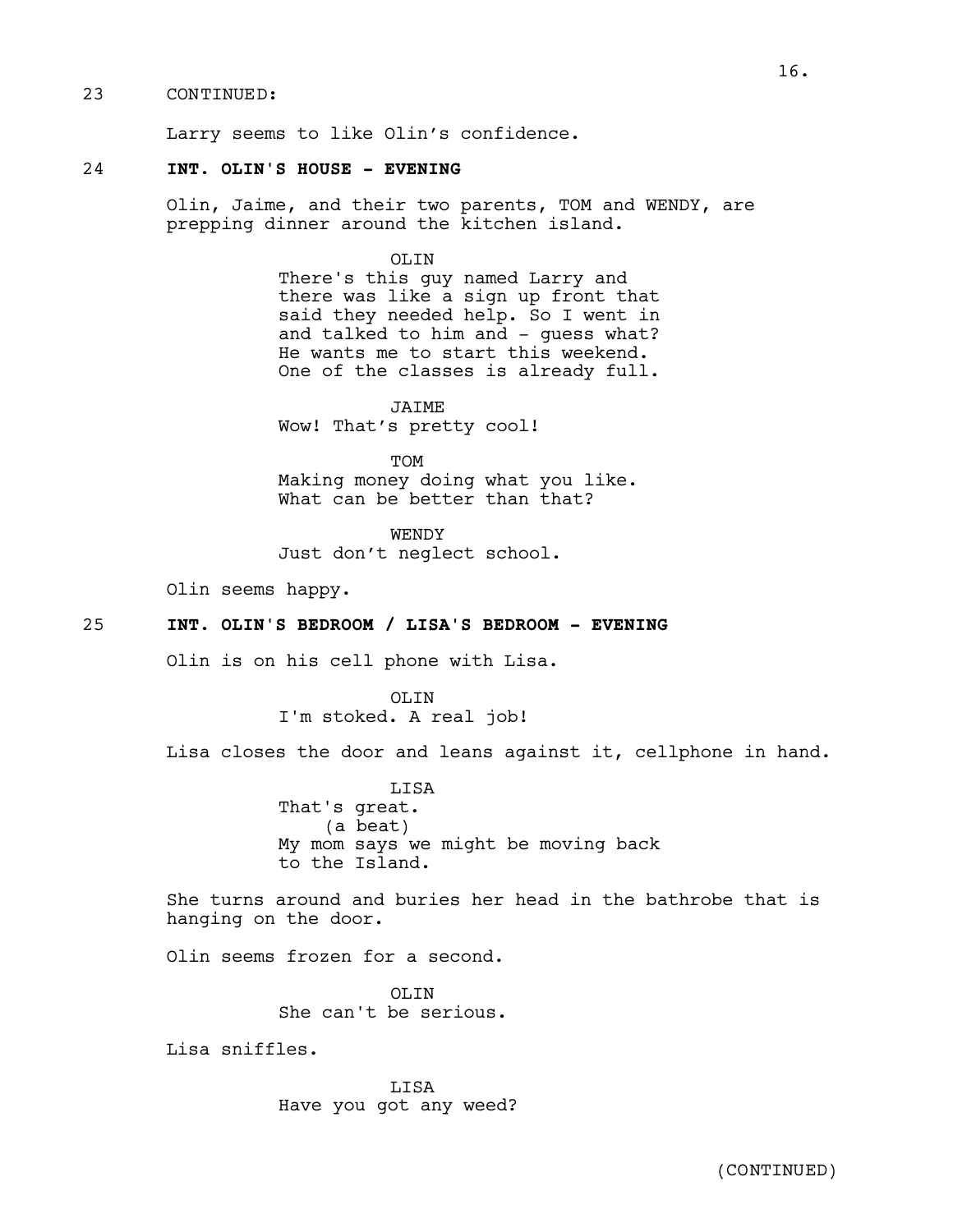#### 25 CONTINUED:

OLIN (PHONE)

What?

LISA You've always got stuff. I could really use some right now... Can I meet you in ten minutes? Please.

Olin thinks for a second.

#### 26 **EXT. THE RESERVOIR - EVENING**

Olin hands Lisa two joints in a bag. She seems absent.

OLIN I guess, good news is that you wanna hang out.

LISA Not really.

Lisa looks at Olin almost apologizing.

LISA (CONT'D) I just need something to help me relax.

Olin looks at joints Lisa just took from him.

OLIN That's a lot of relaxin'. Is there something I can do?

LISA Not really. (a beat) Will help me get to sleep tonight.

Lisa gives him a tiny smile and walks away.

Olin is confused if he should follow her, press harder. But he just stays put, standing all alone.

## 27 **INT. OLIN'S BEDROOM - NIGHT**

A hand reaches up to the top shelf looking for something. Next, same hand opens a drawer and rummages through it. Jaime slowly closes the drawer and opens a side cabinet. He is looking for something.

## 28 **EXT. BIKE SCHOOL - DAY**

Olin teaches a half-dozen kids. He is clearly enjoying it, being natural at instructing.

17.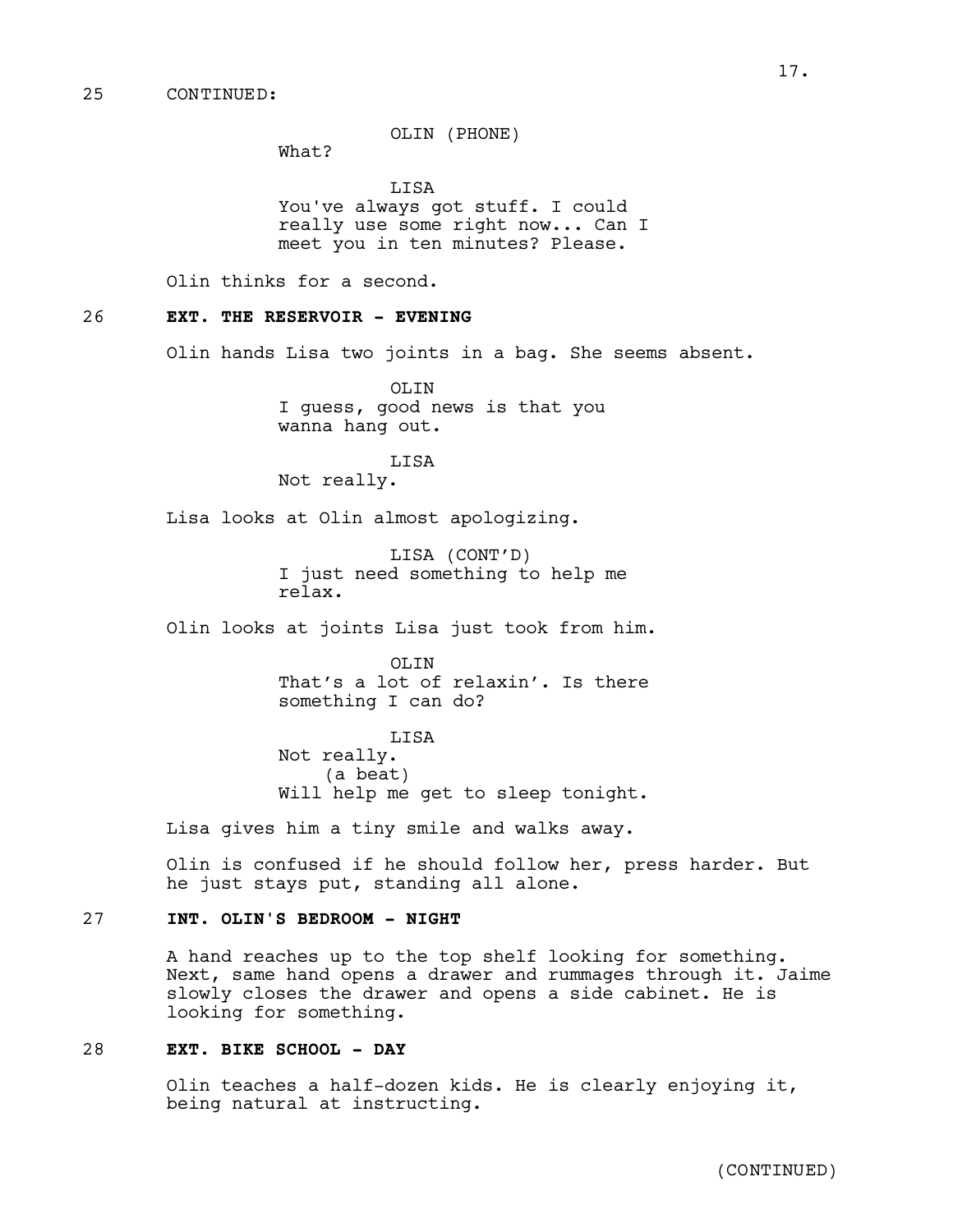OLIN Everybody knows how to pedal? You've done a little bit of biking, right? You're not gonna, like, fall off and... sue me? Right, okay good.

Kids are standing and listening to Olin while Larry, the bike shop owner, stops for a moment to watch Olin from a distance. He likes what he sees.

> OLIN (CONT'D) OK. All right. So if you squeeze the right trigger, anybody tell me what break that is? Yeah.

> > **KTD**

Rear.

OLIN Good one. And the other one is obviously, the front. Everybody knows what front shocks are? Hands up if you do. Good. They are basically, they take strain, like, when you hit a bump. They'll take a little bit of a strain. Or if you do a wheelie and come back down and it bounces. You wanna try bouncing up and down? (a beat) Jenna your helmet is pretty loose. I gotta ask you to tighten it.

## 29 **EXT. BIKE SHOP - DAY**

Olin leaves the shop, walks his bike and starts texting. Olin: *Just got my 1st pay:) Wanna celebrate?* Lisa: *Can't. Swimming practice tonite.* Olin: *K. I'll come by.*

DISSOLVE TO:

## 30 **EXT. SWIMMING POOL ENTRANCE - EVENING**

Lisa is sitting at the entrance steps when Olin shows up.

OLIN Hey! Finished already?

Lisa takes a moment to answer.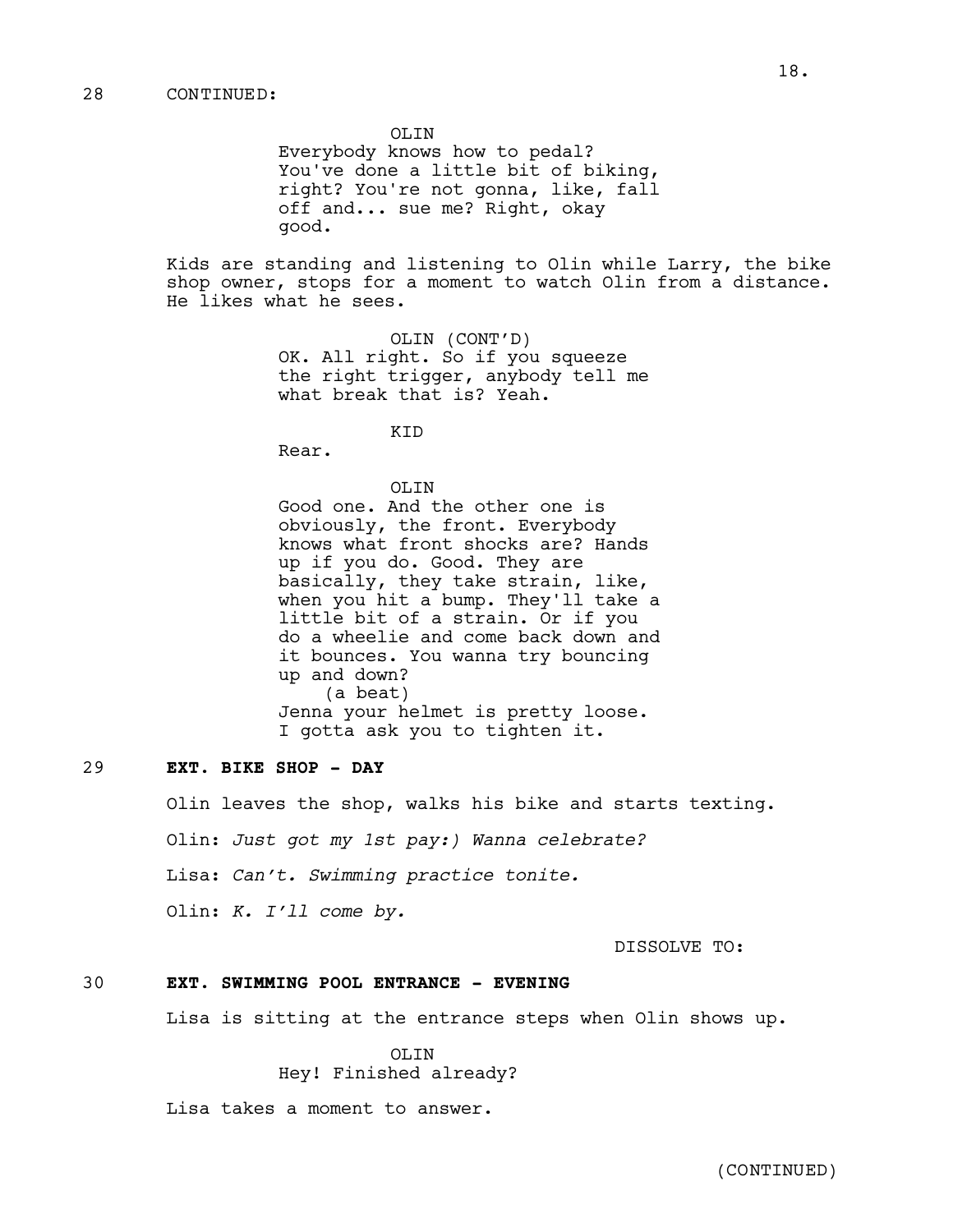LISA I got kicked out.

OLIN

What?

Lisa jumps to her feet and starts walking down the street. Olin tries to keep up with her.

> LISA Coach's a dick. Kicked me off the team because I was 10 minutes late.

Olin's not sure if he believes that.

LISA (CONT'D) I don't even give a shit about swimming. I'm done with endless laps.

OLIN But you're so good at it!

LISA (in a mood to argue) So what? (a beat) Have you got your stash? Let's just blaze!

OLIN

Yeah.

Lisa steps around the corner, near the garbage containers. They start smoking in silence. They both look deflated, like neither one is having fun.

> OLIN (V.O.) I had no idea what was going on with Lisa... I don't even know if she wanted me there anymore.

## 31 **EXT. BIKE SCHOOL - DAY**

Olin is teaching again. He looks sullen and disheveled, wearing last night's clothes.

## 32 **EXT. BIKE SCHOOL - LATER**

Larry watches Olin say goodbye to the last of the kids in the class. He waves Olin over.

**LARRY** 

Olin!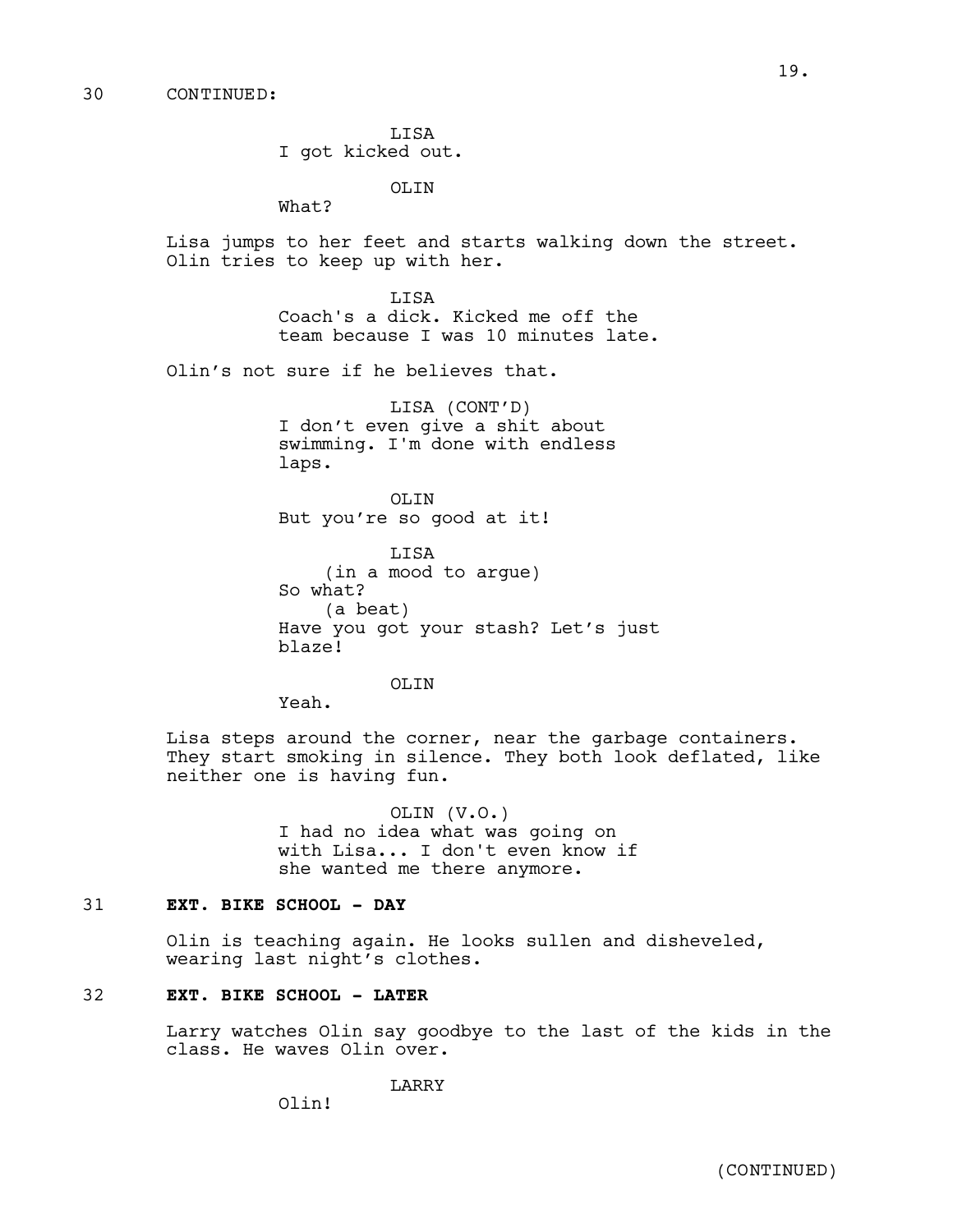Olin walks up to him. LARRY (CONT'D) I can tell you've been smoking pot. Your clothes - they reek for miles. Olin looks down, feeling terrible. It seems like Larry had this kind of conversation before. LARRY (CONT'D) I don't care what you do the rest of your day, but when you're here - you're a role model. You know what that means? OLIN Yes. LARRY It means showing up rested and clean. (a beat) When's your next shift? OLIN Tomorrow. LARRY Right. You don't have a lot of time to decide between smoking pot and working here. Olin nods. 33 **EXT. NEAR BIKE SCHOOL - DAY** With his head down, Olin is walking down the street. Doug's beat-up Toyota pulls alongside. DOUG Yo! Come on, get in. Olin's surprised to see the car running. OLIN Wow, you've finally fixed it?

> DOUG Yeah man, get in.

ANDY Yo, bro, I gotta new pipe, let's have some fun.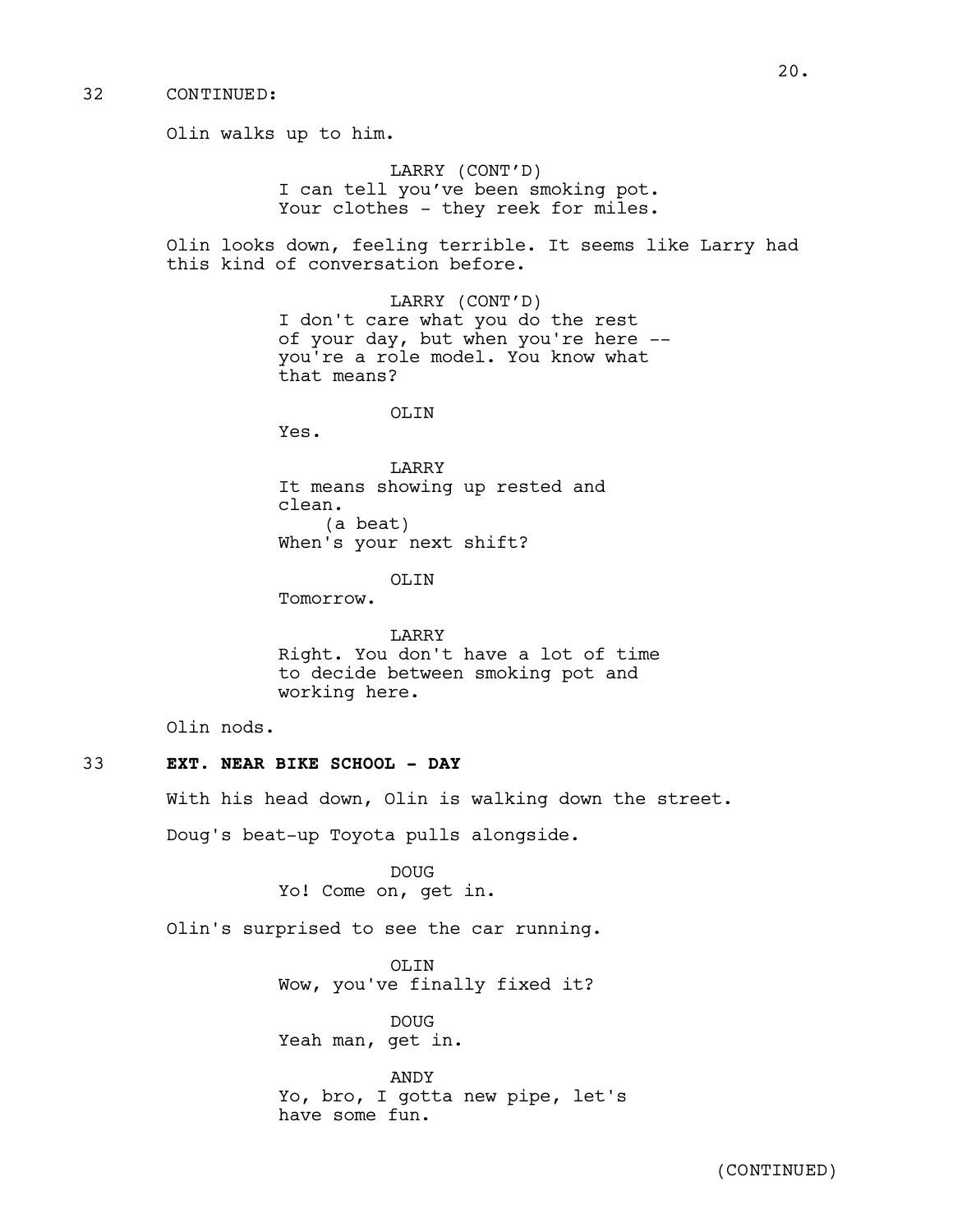Andy secretly reveals a pipe that's all ready to go.

OLTN

I can't.

ANDY

Why not?

OLIN Gotta stay clean.

DOUG (serious) Why?

Olin looks at him about to say something and then changes his mind and continues walking.

> DOUG (CONT'D) (to Andy) Forget it.

Doug floors it and they drive off.

ANDY (shouts) Dumbass!

Olin watches as they leave.

#### 34 **INT. SCHOOL CLASSROOM - DAY**

A teacher is walking down the aisle dropping the results of student's math exams onto their desks.

TEACHER

Good work.

She drops one exam in front of Olin. Olin looks at it and makes a grimace.

> OLIN (V.O.) My grades were always on the edge. But Lisa's were starting to fall off of the cliff. The problem was she was not even there to notice it.

Lisa's seat is empty and her math exam marked "C-" sits on her desk.

Olin texts her under the desk.

Olin: *Where R U?*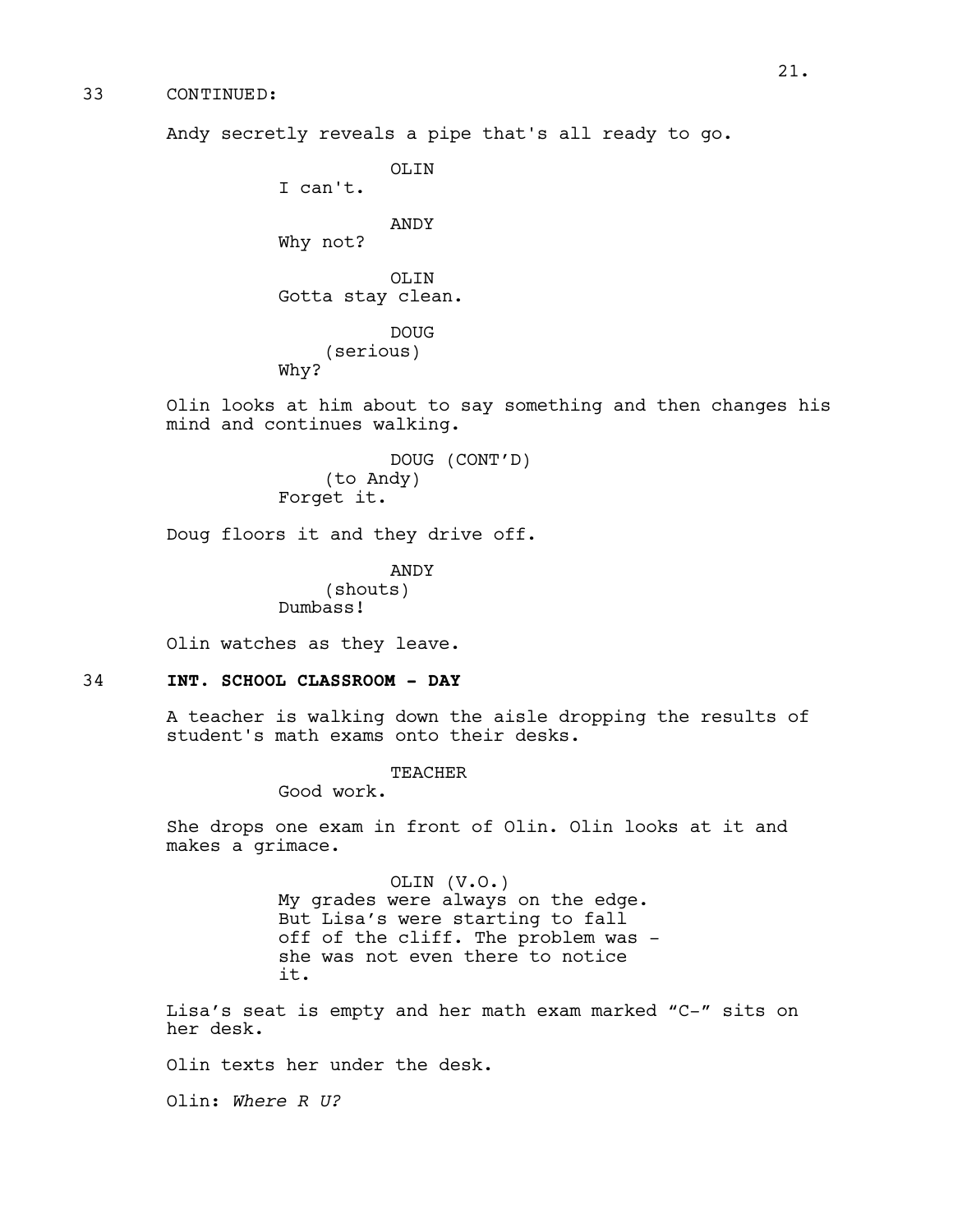#### 35 **EXT. VARIOUS STREETS - DAY**

Olin is riding his bike fast, determined and worried.

## 36 **EXT. THE RESERVOIR - DAY**

Olin rides in, scanning the surroundings, looking for Lisa. Finally he spots her sitting on a concrete wall further down. Smoking pot.

Olin slowly approaches. Lisa looks at Olin but does not bother saying anything.

> OLIN Hey, I've called you a few times.

LISA My mom took my cellphone.

Olin sits next to Lisa.

OLTN

Bummer.

**T.TSA** (shrugs) Everyone's got problems.

Olin nods.

OLIN Listen, I know you're going through some rough times.... But it would be a waste to screw up your marks and stuff...

Lisa does not seem to register any of it.

LISA You wanna hit?

Olin is tempted but he shakes his head.

#### OLIN

I gotta work in a couple of hours.

#### LISA

What's that got to do with it?

Lisa waits for him to change his mind.

LISA (CONT'D) Do you wanna smoke or not?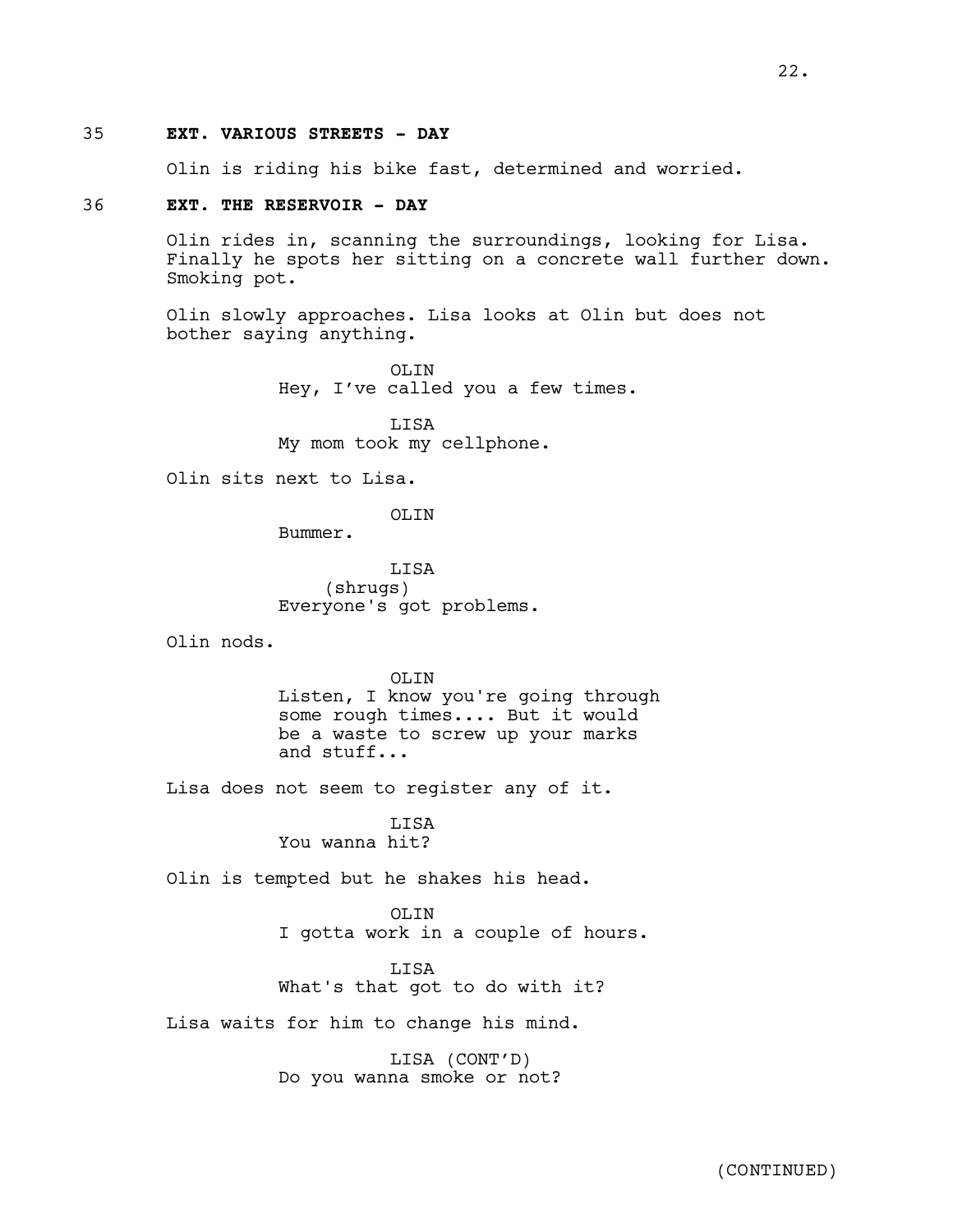OLIN

I can't.

LISA Fine. Wow. It's just a joint.

Lisa takes a major puff from the joint.

LISA (CONT'D) I don't get what happened to you.

OLIN I haven't changed.

Olin places his hand on hers but she quickly pulls it away. He's hurt. Uncomfortable silence seeps in.

> OLIN (CONT'D) I don't like that you're smoking by yourself. But... it's a real bitch that it doesn't seem to matter to you if I'm here or not.

Lisa just stares blankly at him, not reacting at all. But it looks like his words penetrate with a delay.

> OLIN (CONT'D) (after a beat - looking at the joint) Where did you get that anyway?

Lisa slowly turns to Olin.

LISA What do you care? You're not the only guy who deals.

OLIN You think I'm your dealer! Is that what this is?

Olin's clearly shocked and offended. Lisa looks like she knows she went too far and she quickly jumps to her feet, avoiding further conversation.

> LISA I'm sorry, I gotta go.

Lisa walks off. Olin, looking intense, nods a few times as if to say to himself "okay, that's over". He sniffles and gets up.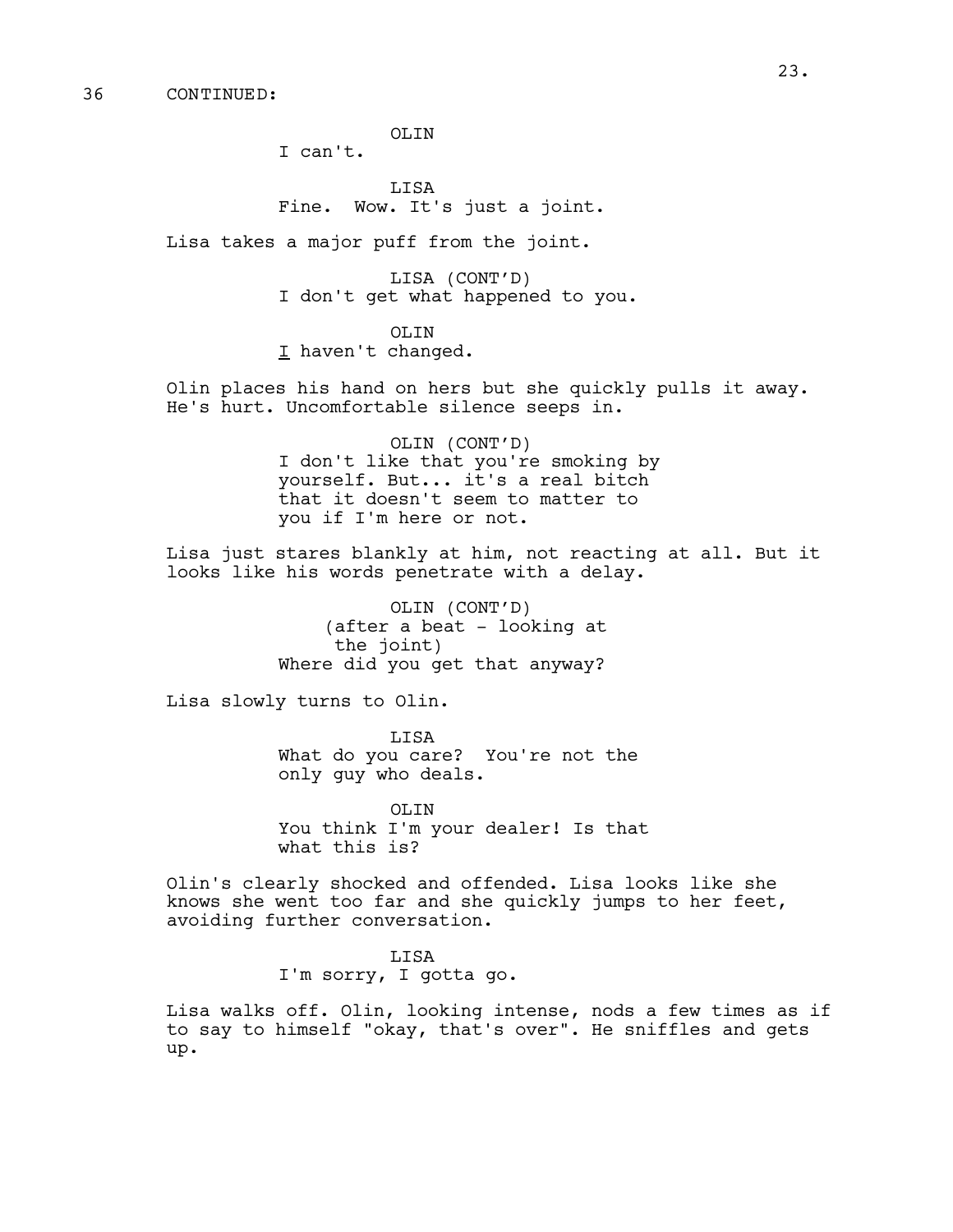## 37 **INT. OLIN'S HOUSE - NIGHT**

Olin's dad is hunched over a stove while mom is sitting at the kitchen island with a glass of wine and a magazine. Olin walks in.

TOM

You're late.

Olin, somber looking, never really stops on the way to his room.

> WENDY Were you with that girl, what's her name...?

This is the last thing Olin wants to talk about.

OLIN

No.

TOM You're not seeing her anymore?

OLIN She's kinda busy.

WENDY Well, it's that time of the year... Maybe you should try to work a bit harder too.

OLIN

Whatever.

Olin enters his room and slams the door.

TOM (shouts) What 'bout dinner?

Jaime walks by and heads for the front door.

TOM (CONT'D) (to Jaime) Where are you going?

JAIME I have a big test tomorrow. I'm gonna be studying with Luke.

Tom throws his arms in the air. His cooking will go to waste.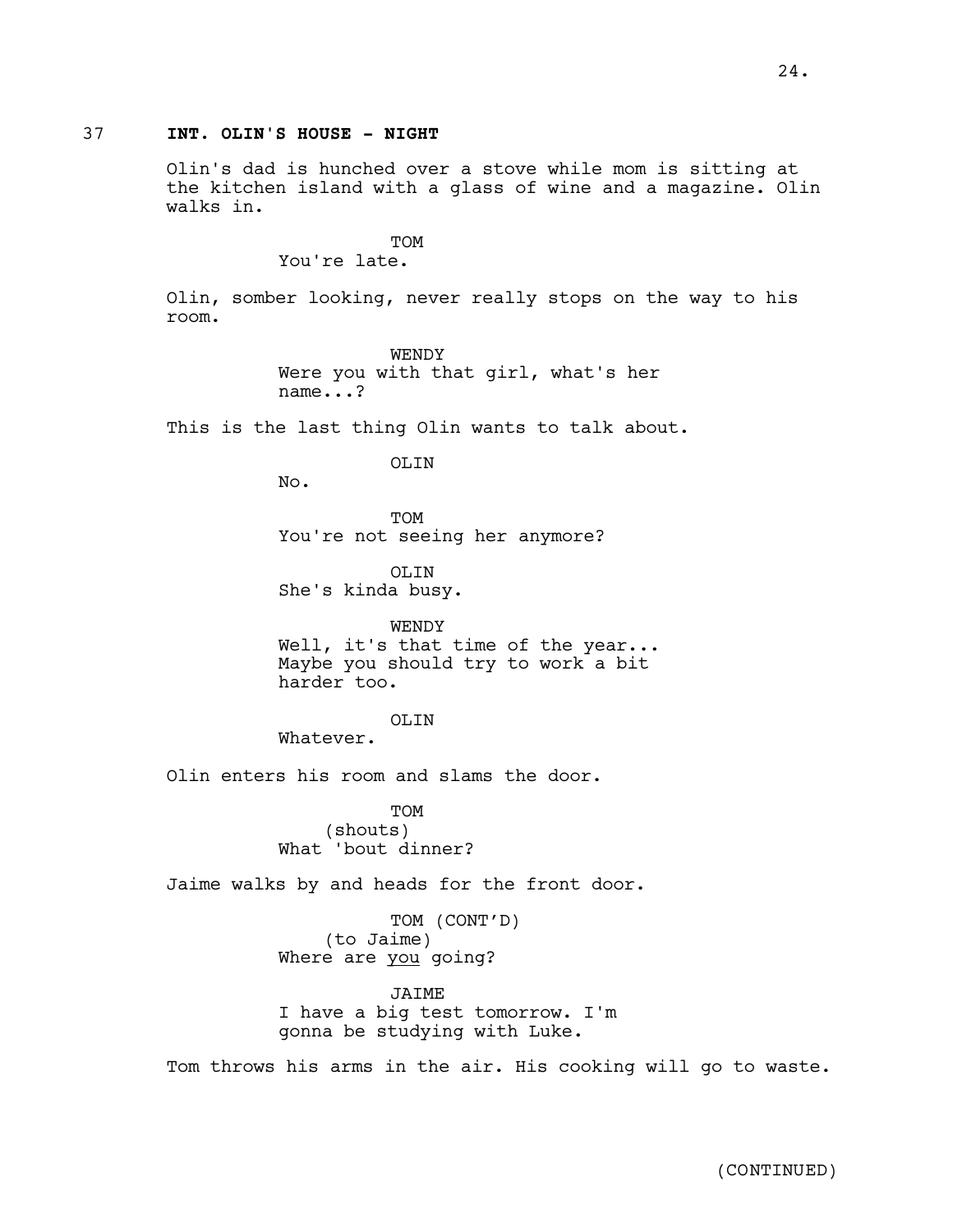WENDY At least someone has his head on straight.

Jaime leaves the house.

## 38 **INT. OLIN'S BEDROOM - NIGHT**

Olin is lying in his bed, intensely staring at the ceiling.

## 39 **EXT. STREET CORNER - NIGHT**

Jaime and a friend walk to a group of older kids. They light up a joint. Jaime takes a big puff.

KID TWO

What's up?

JAIME Gimme a light.

Jaime takes a puff and starts coughing.

FADE TO BLACK.

## 40 **EXT. HIGH SCHOOL - DAY**

Kids are leaving the school at the end of the day. Olin exits with Doug and Andy. He stops at the steps as he notices something in the distance.

At the far end of the school grounds, Lisa hangs out with a new guy who looks to be a bit older than Olin. He pulls out a joint and lights up. Lisa takes a puff.

> OLIN (V.O.) Sometimes I feel everything in the world is my fault... I keep thinking  $-$  What if...

For a moment it appears as if Lisa has spotted Olin looking at her. But then she just goes back to smoking the joint.

> ANDY (O.S.) Come on, man!

Olin is forced to let it go. He catches up with the group.

Lisa watches out of the corner of her eye as Olin and friends leave.